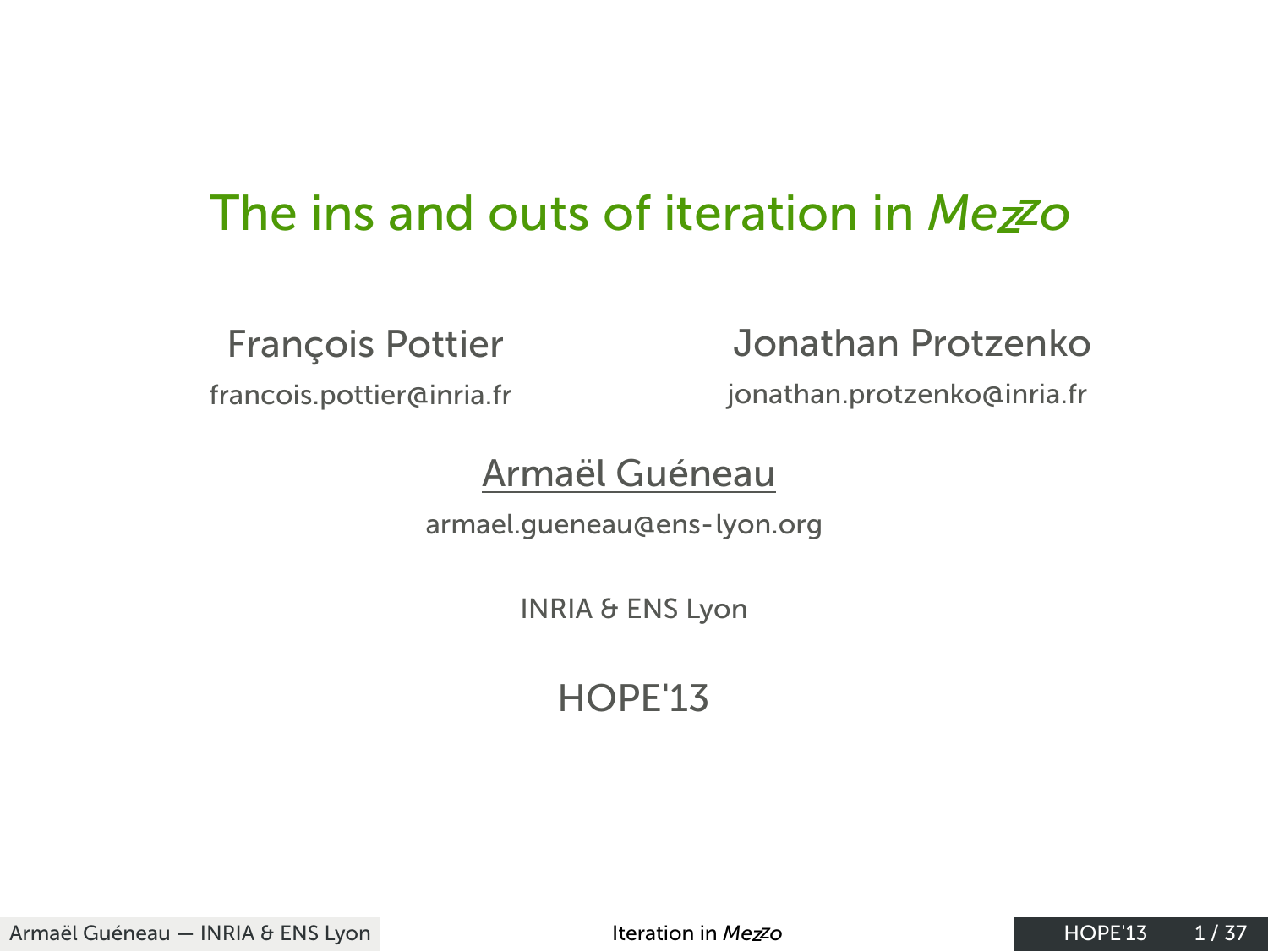### What is *Mezzo*?

*Mezzo* is a new programming language in the spirit of ML.

*Mezzo*'s type system allows reasoning about state and state change.

It does so by keeping track of ownership via a mechanism of affine permissions.

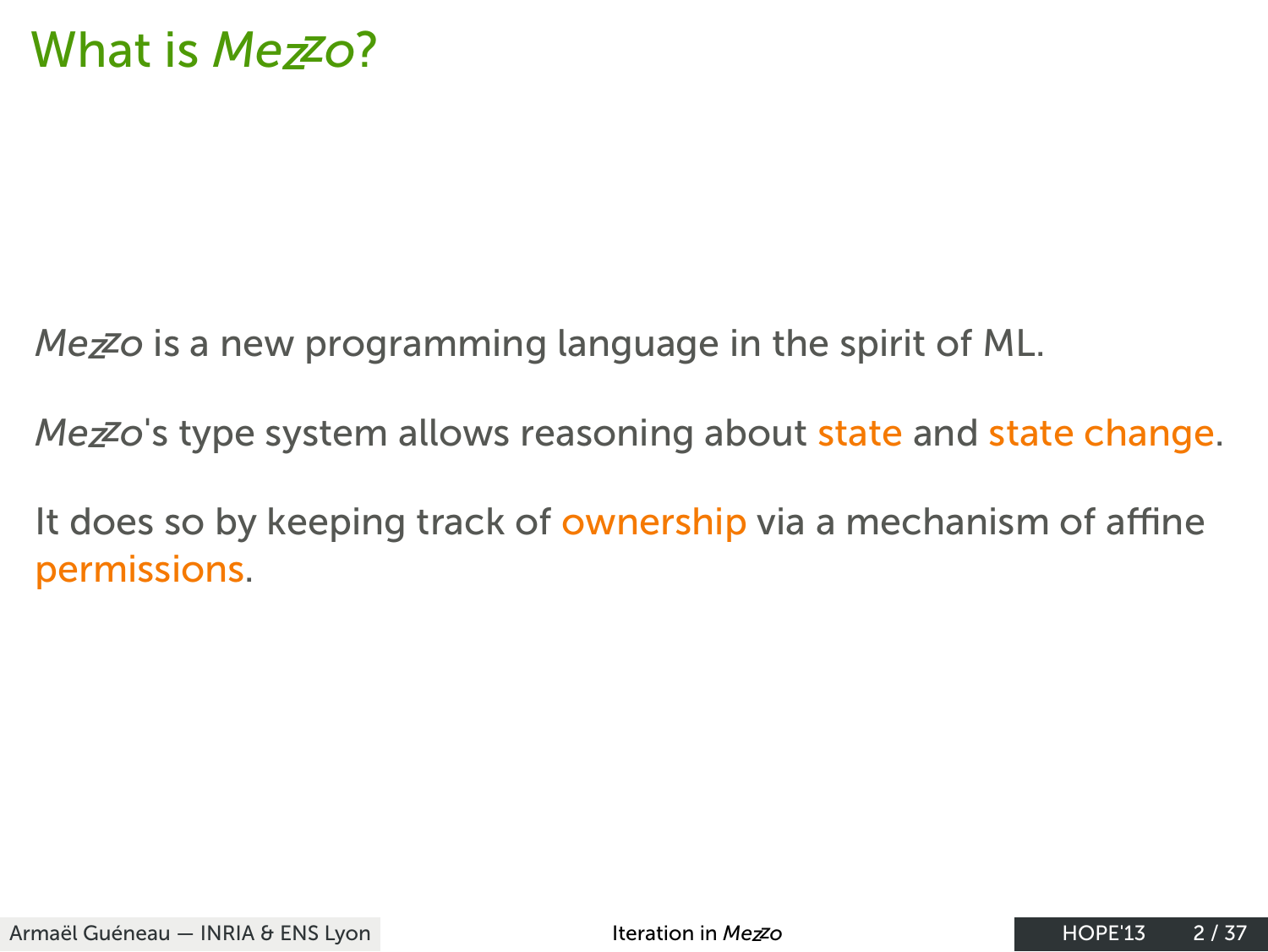#### Expressing state

We are interested in expressing object protocols, which present an inherent notion of state, in *Mezzo*.

Our case study, iteration over a collection:

- involves relatively simple protocols;
- illustrates how *Mezzo* expresses transfers of ownership.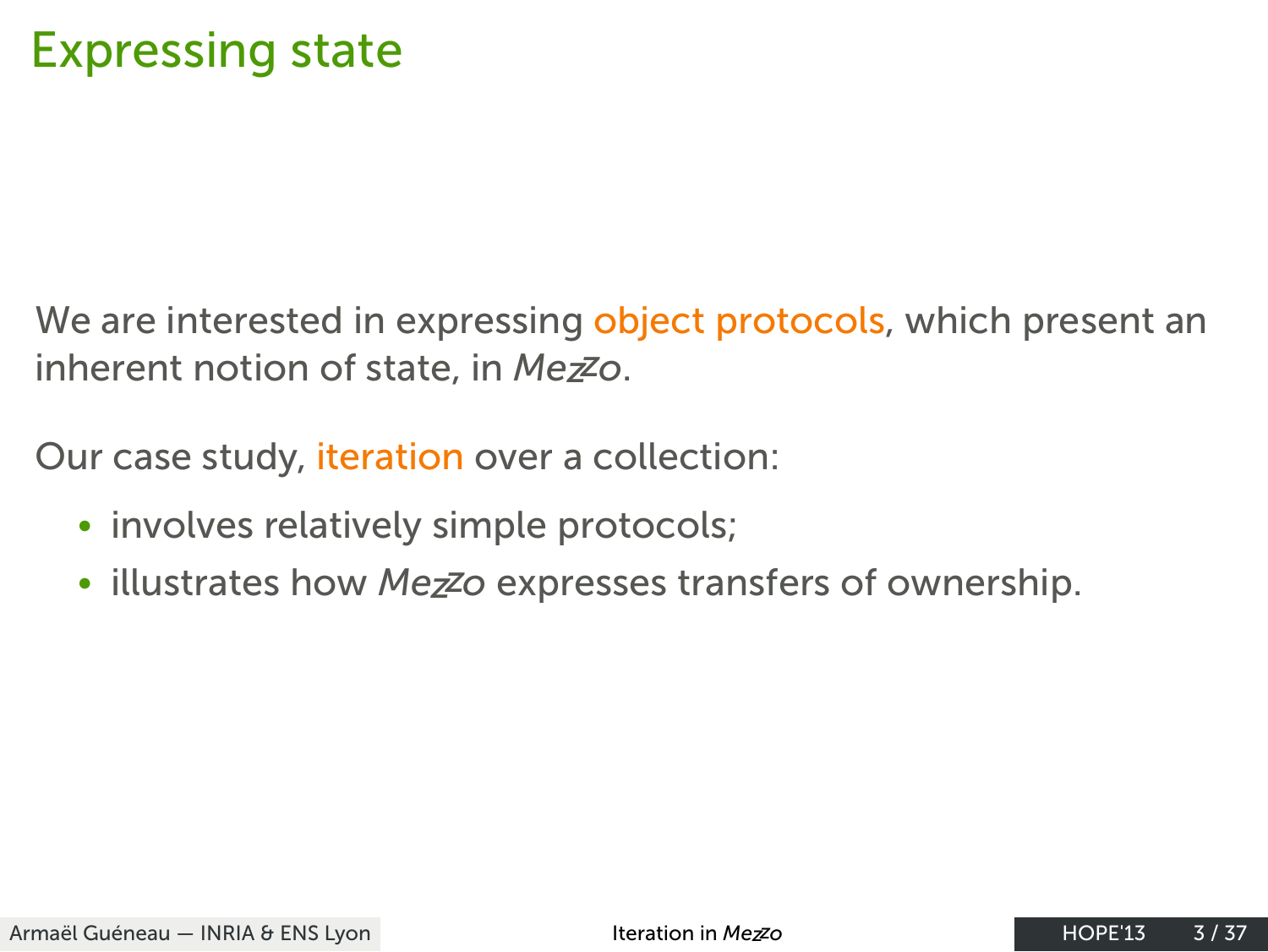## Outline

Algebraic data structures

Higher-order iteration

Tree iterators as an abstract data type

Generic iterators as objects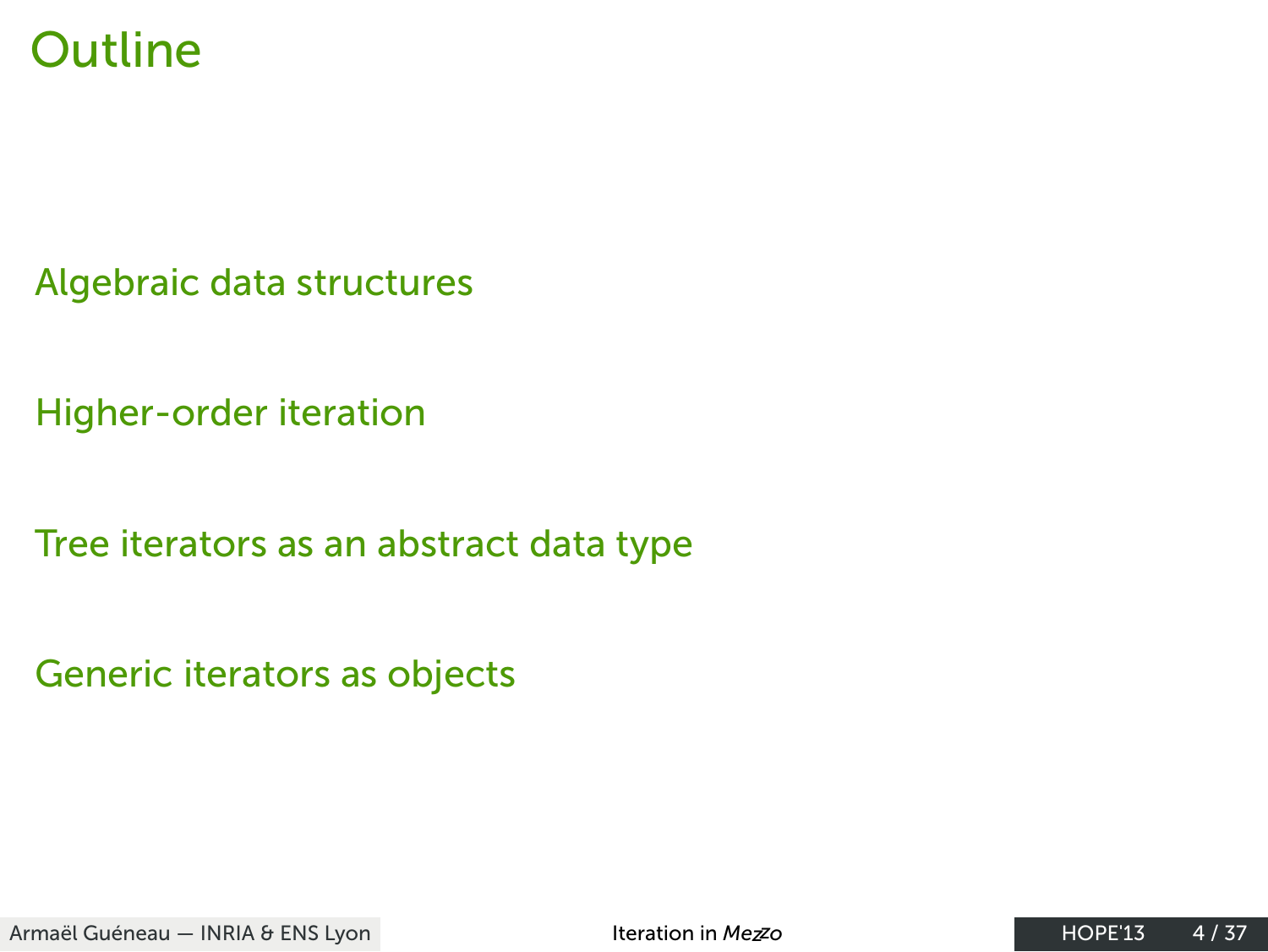### Algebraic data structures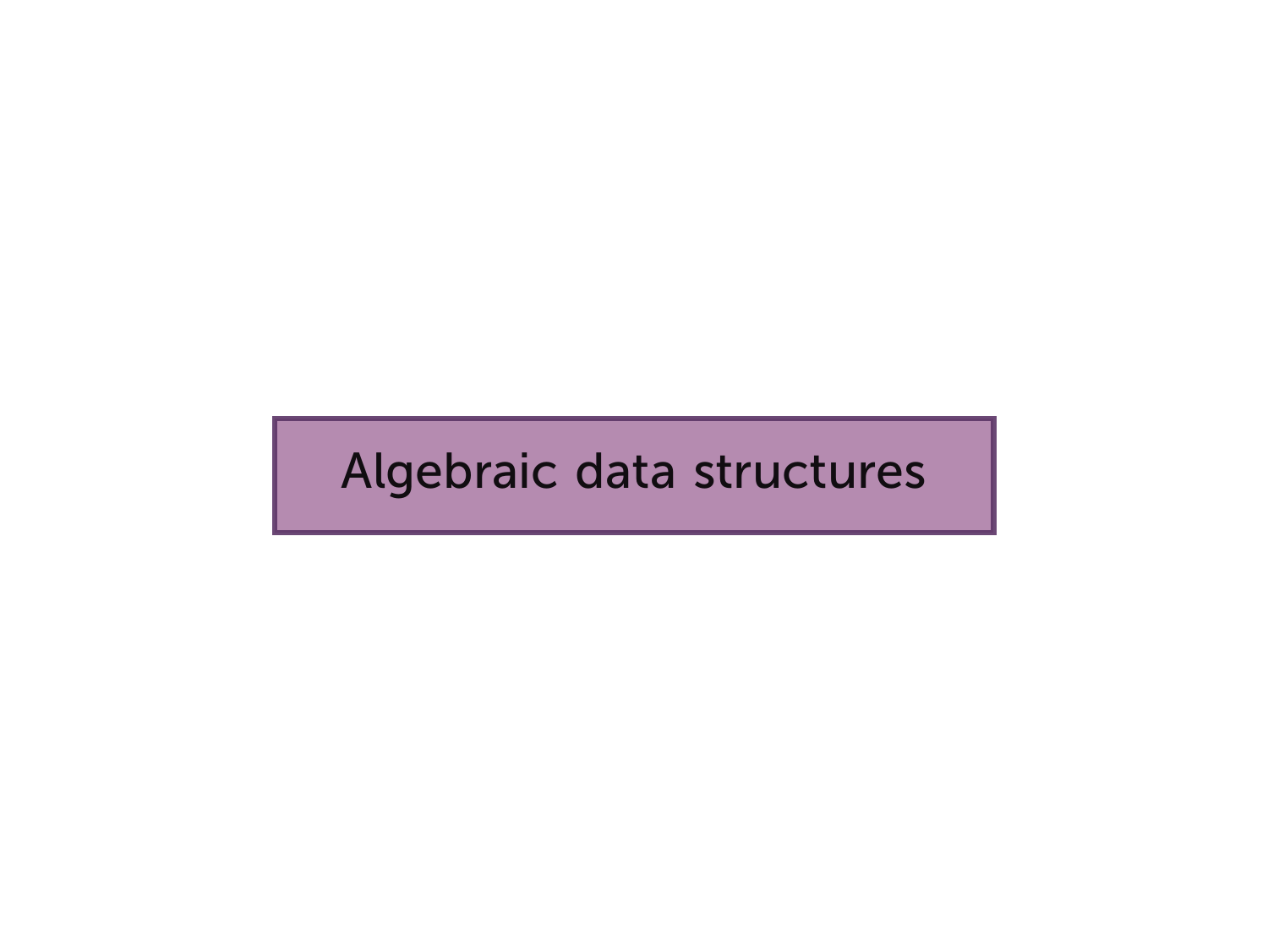#### A mutable tree

```
data mutable tree a =
 Leaf
| Node { left: tree a; elem: a; right: tree a }
```
After this declaration:

- The algebraic type "**tree a**" is defined
- It will appear in permissions of shape "**t @ tree a**", for some term **t**

Permission analysis is flow-sensitive: different permissions will be available at different points of the program.

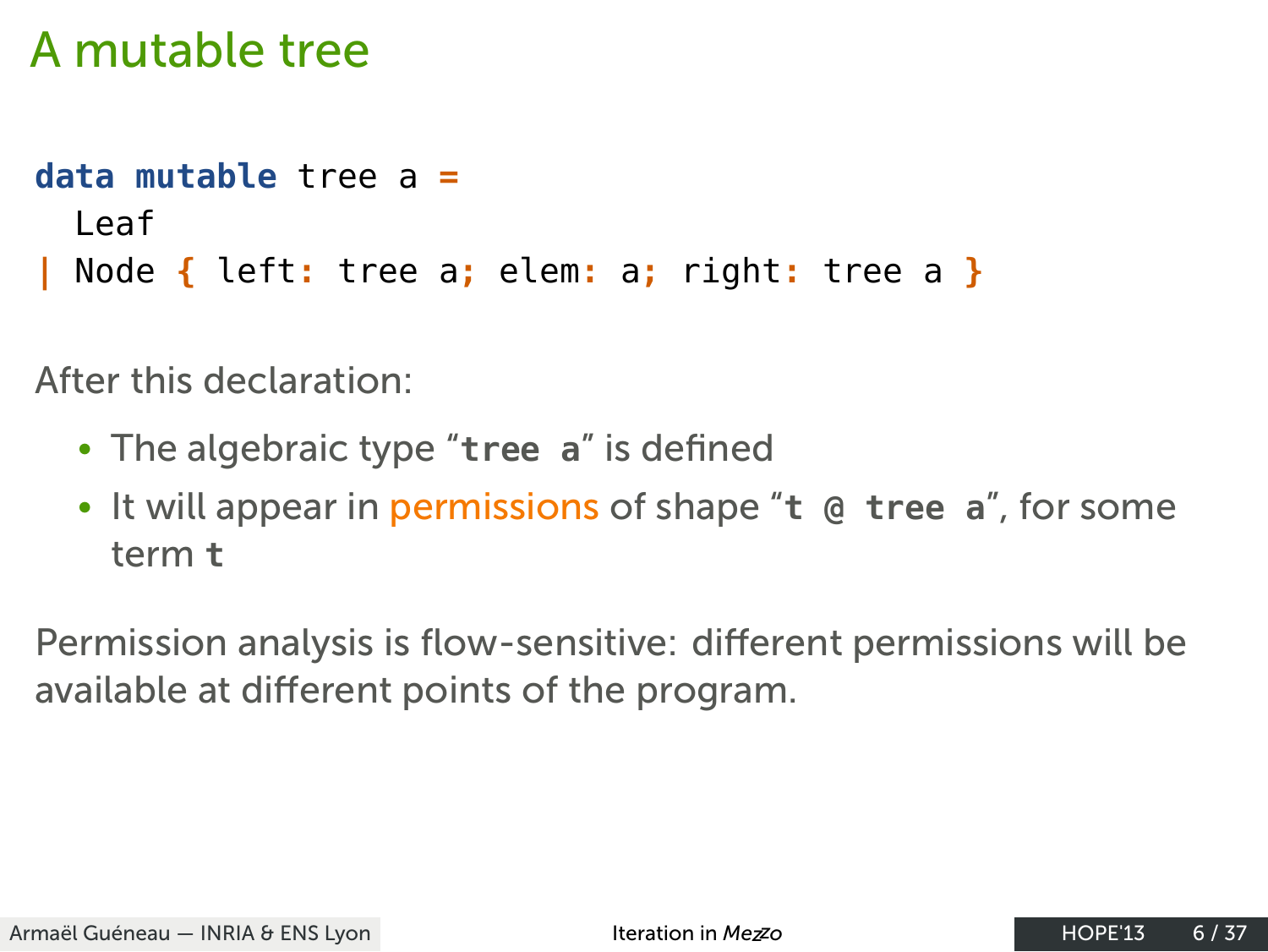### A mutable tree

The permission "**t @ tree a**" represents:

- Structural information: **t** is a tree with elements of type **a**
- Ownership information: we possess **t** and its elements

It can be seen as a token that grants access to **t** with type **tree a**.

Without this permission, you *cannot* access **t**.

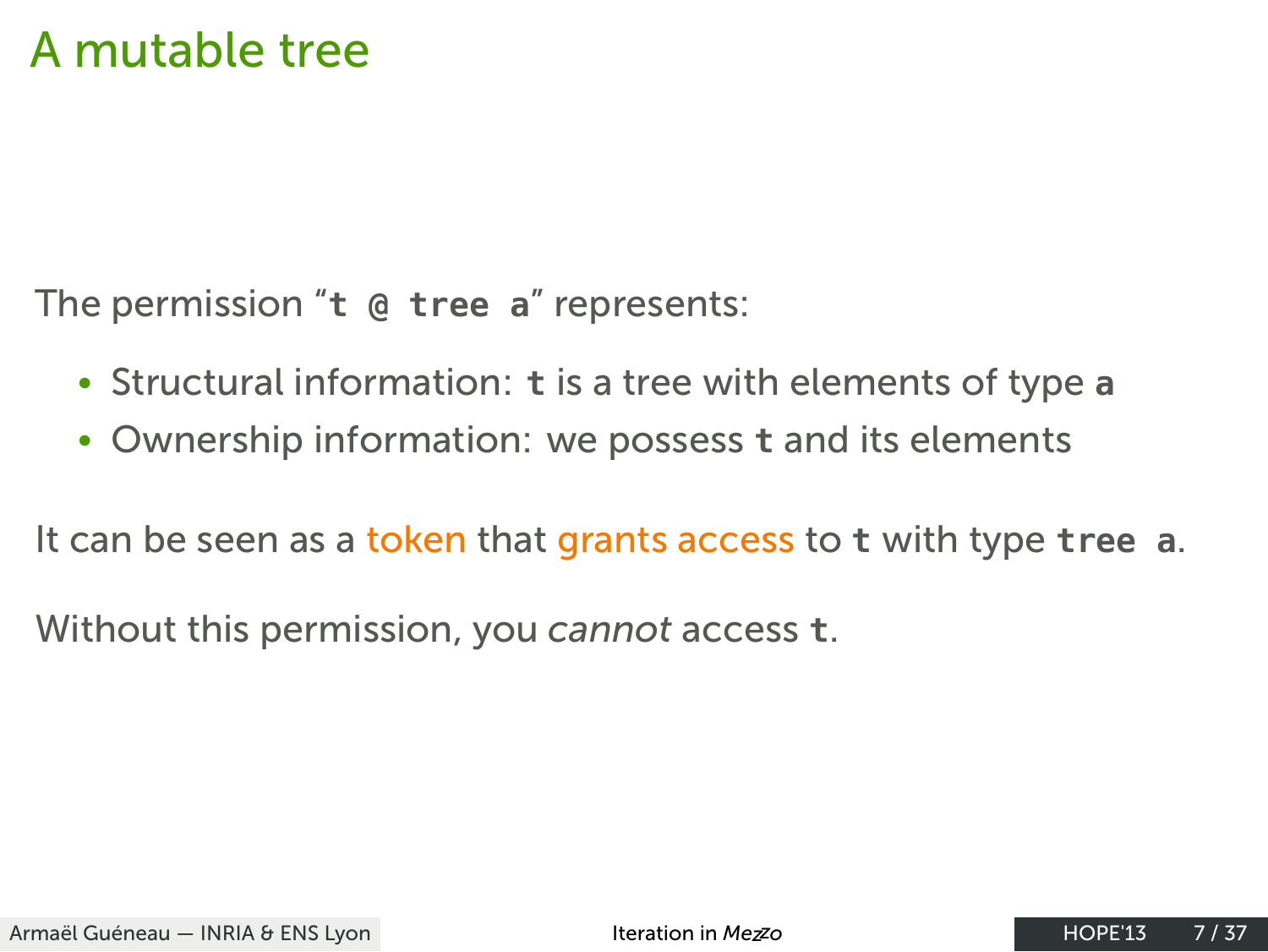### A mutable tree

One can also write so-called structural permissions: t @ Leaf t @ Node { left: tree a; elem: a; right: tree a }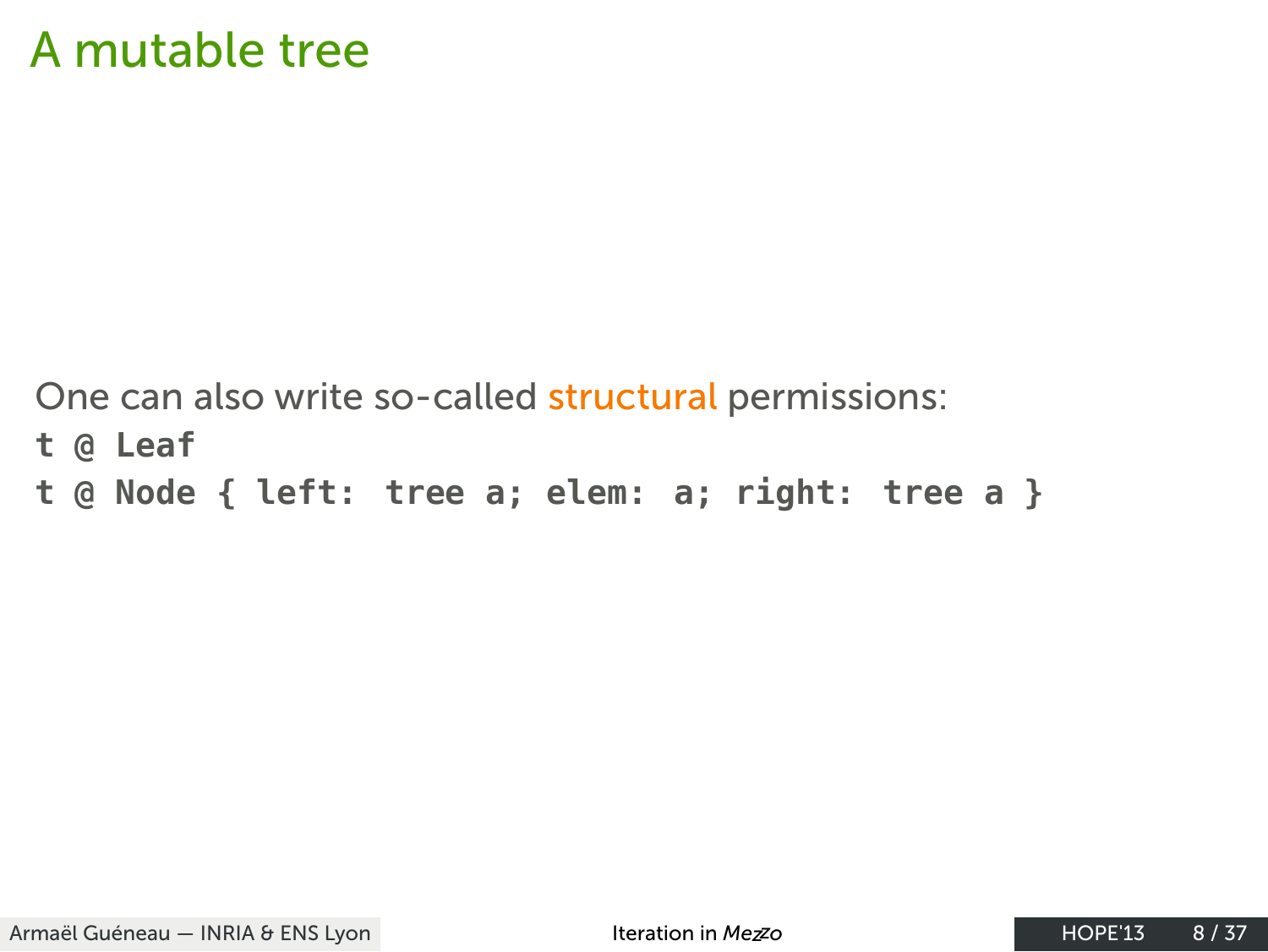```
match t with
| Leaf \rightarrow\sim 10^7| Node { left; elem; right } ->
   \sim 10end
```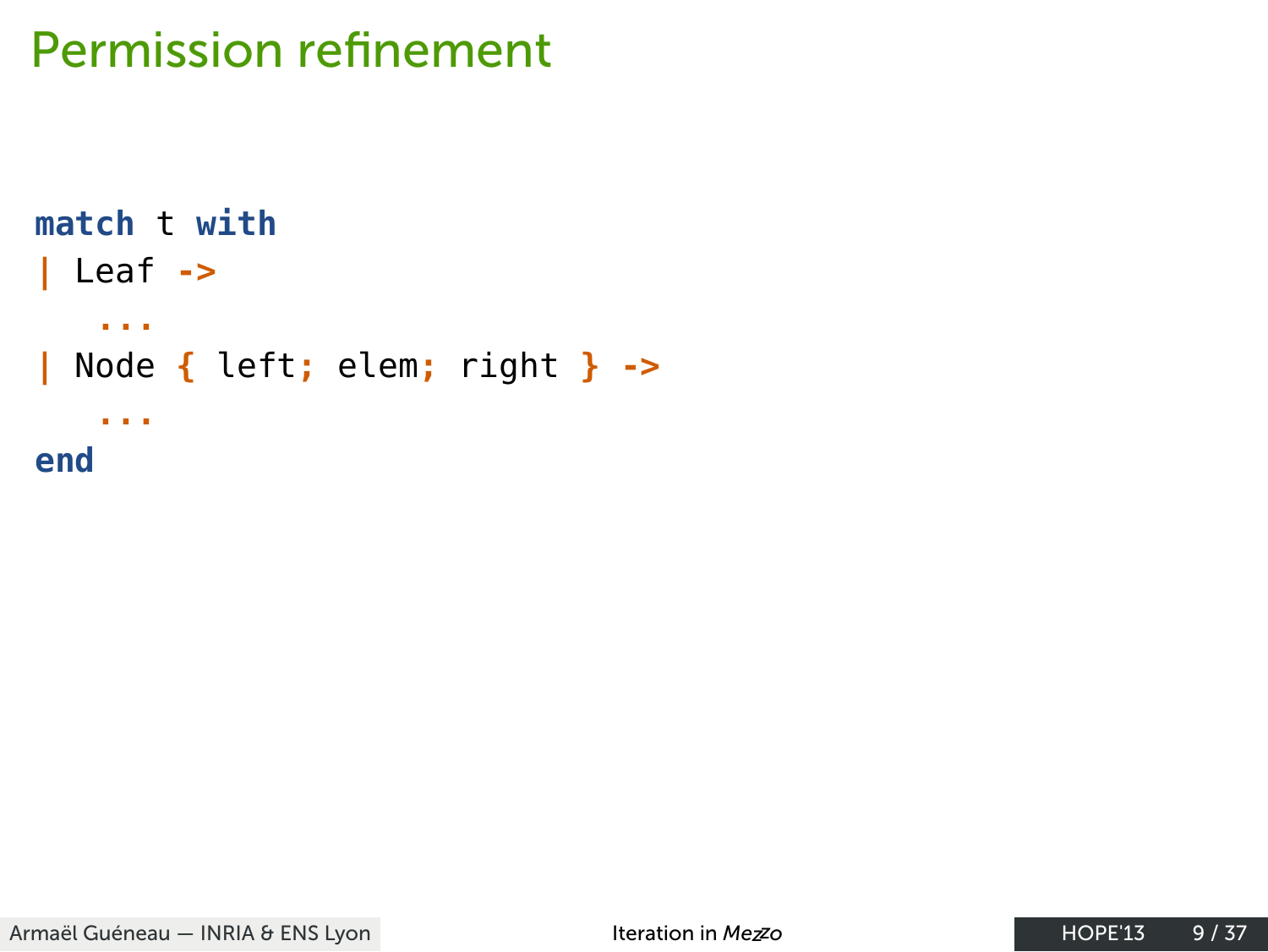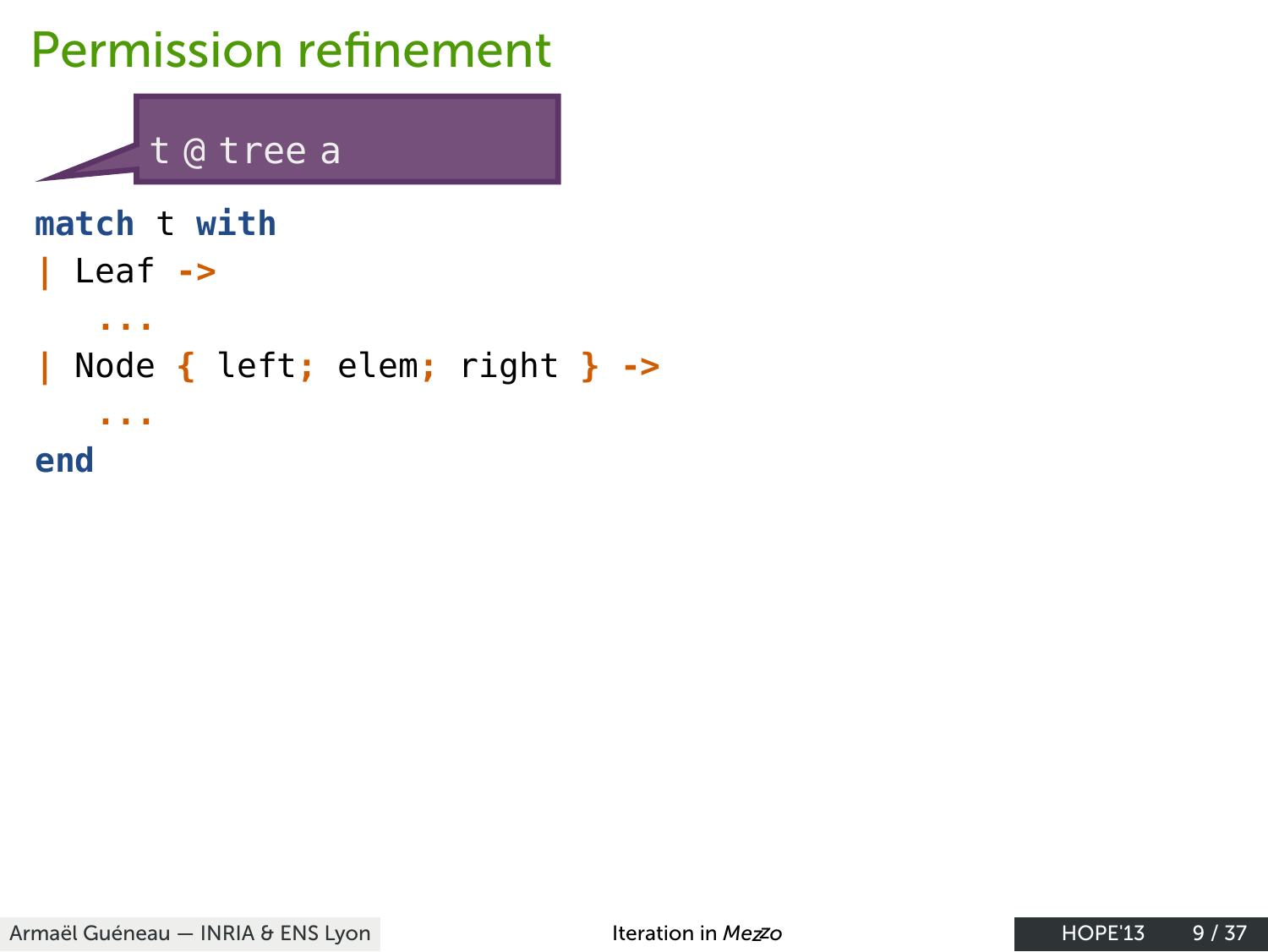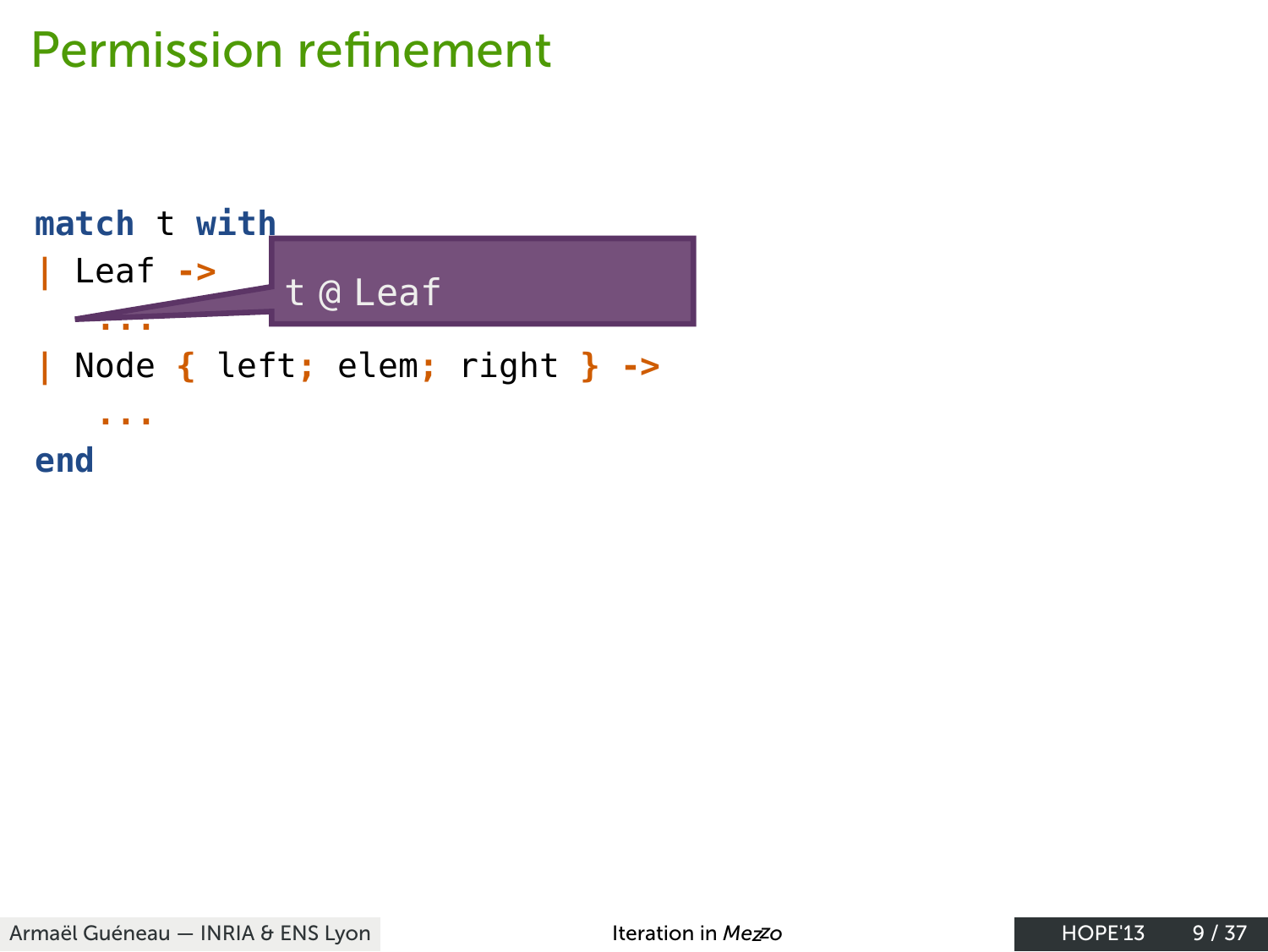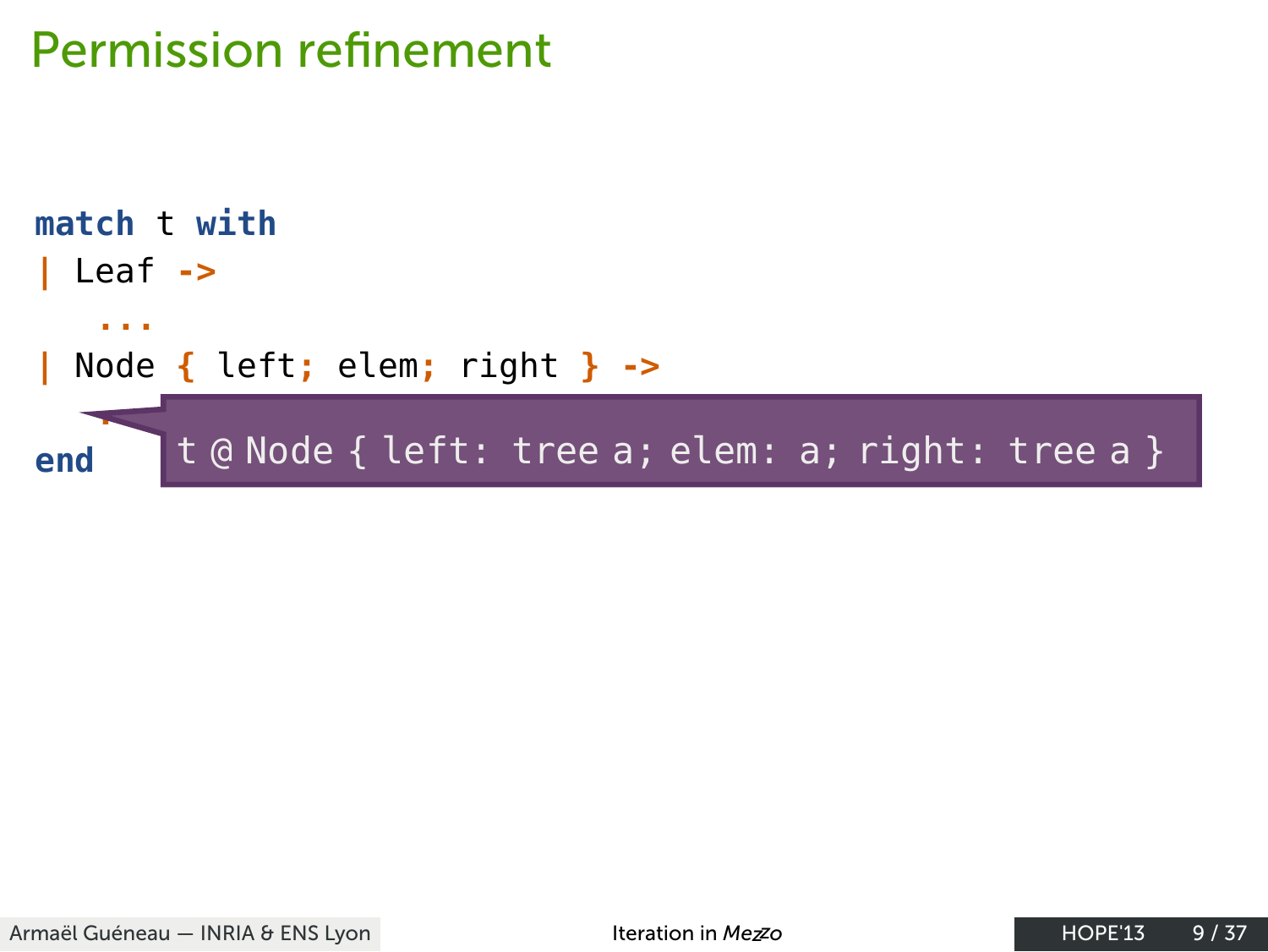

Remark: "\*" is separating.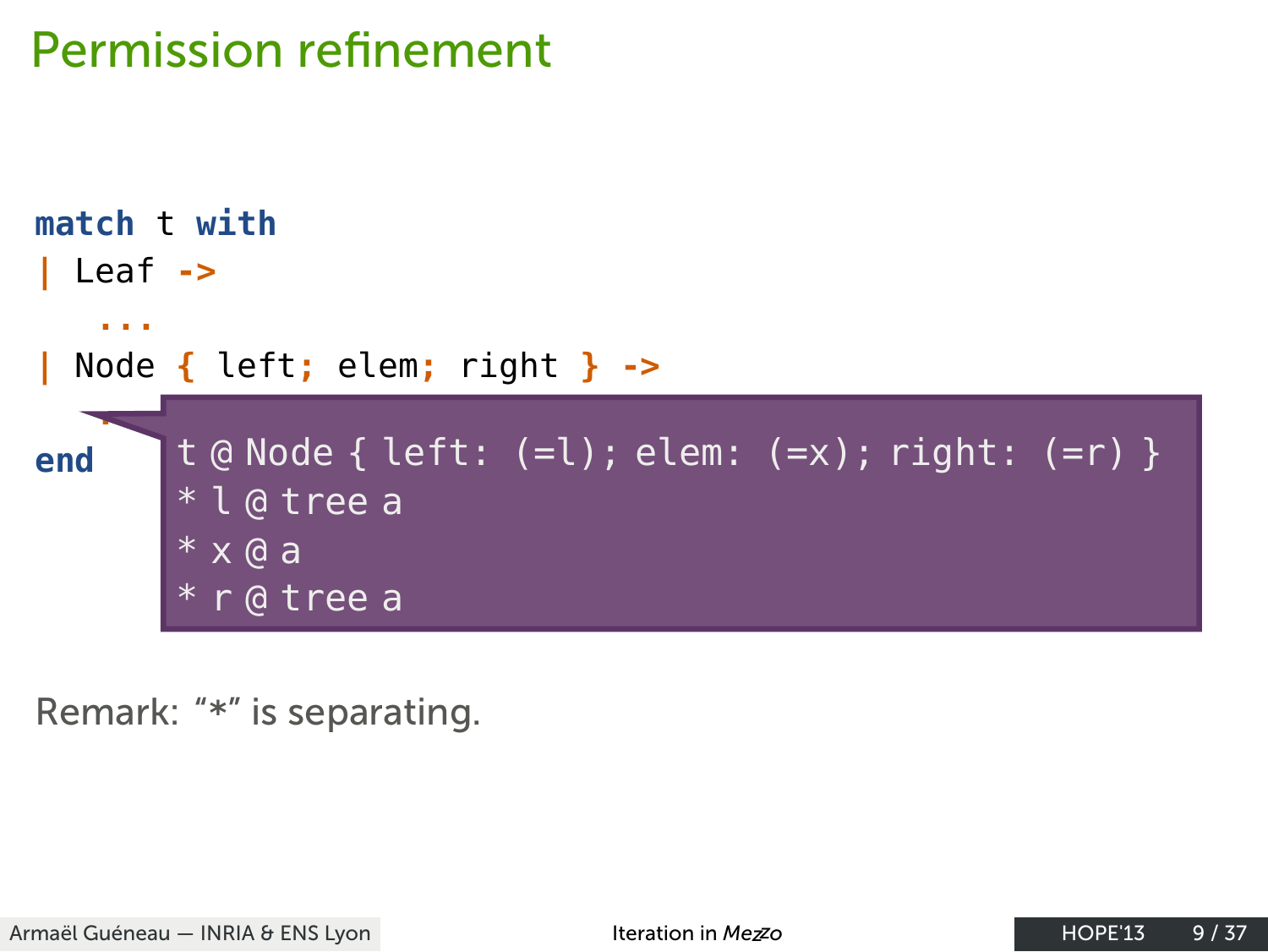

Remark: "\*" is separating.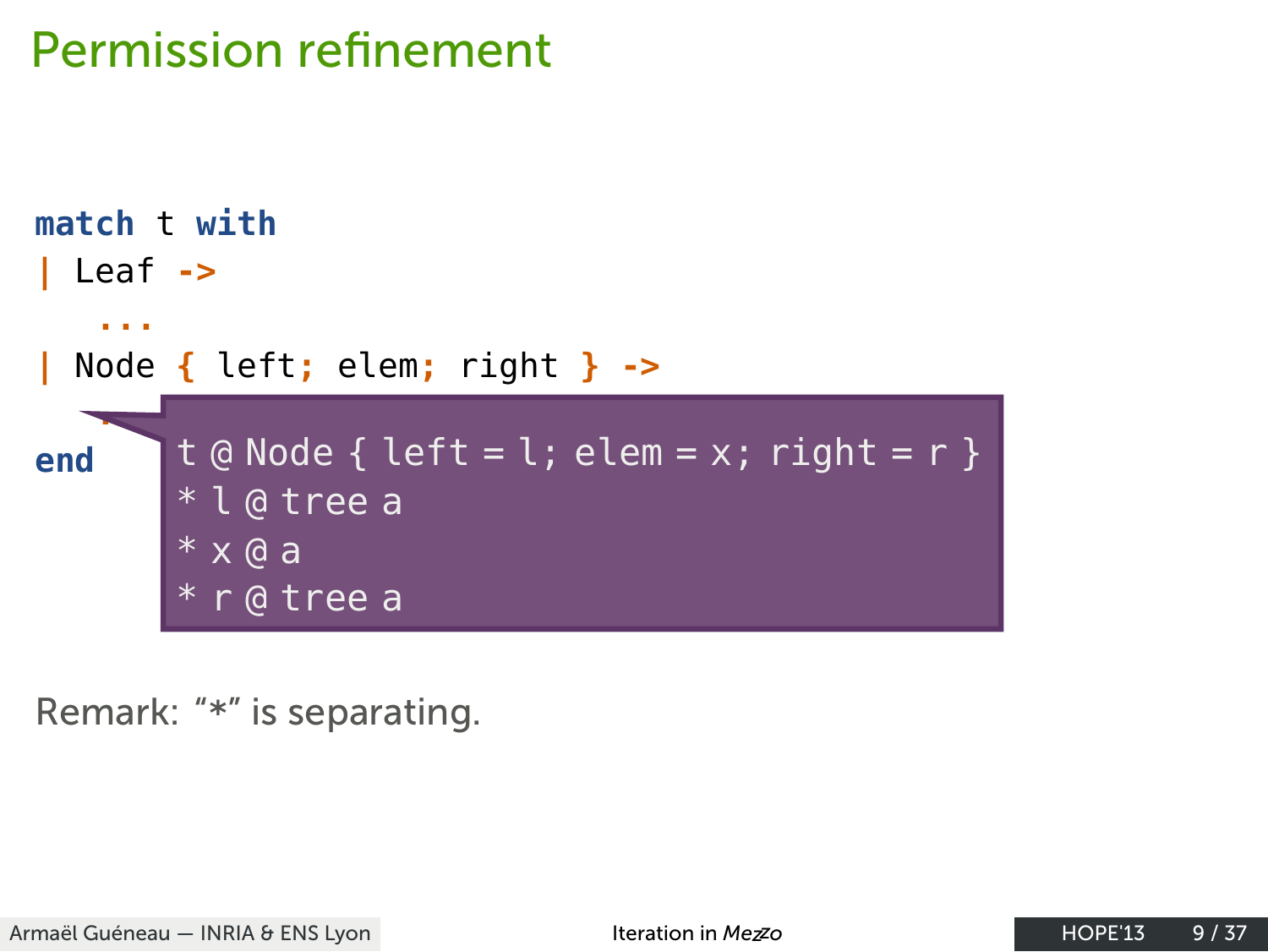### Recursive functions on trees

**val** size**: [**a**]** tree a **->** int

- **size** requires an argument **t**, along with the permission "**t @ tree a**".
- **size** returns a value **n**, and produces the permission "**n @ int \* t @ tree a**"

The input permissions of a function are returned, unless the keyword "**consumes**" is used.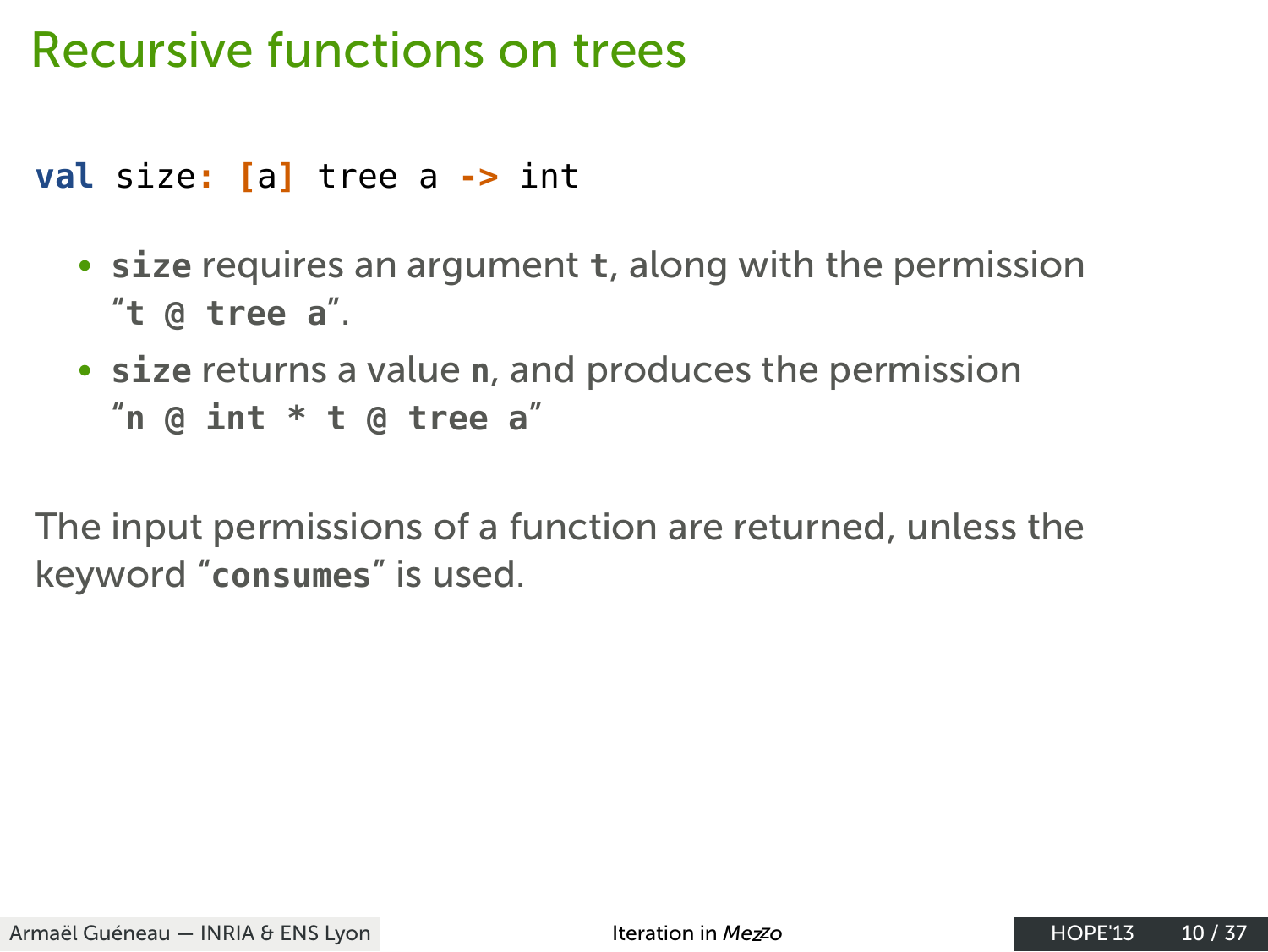```
val rec size [a] (t: tree a) : int =
  match t with
  | Leaf \rightarrow\bullet| Node { left = l; right = r } ->
      size l + 1 + size r
  end
```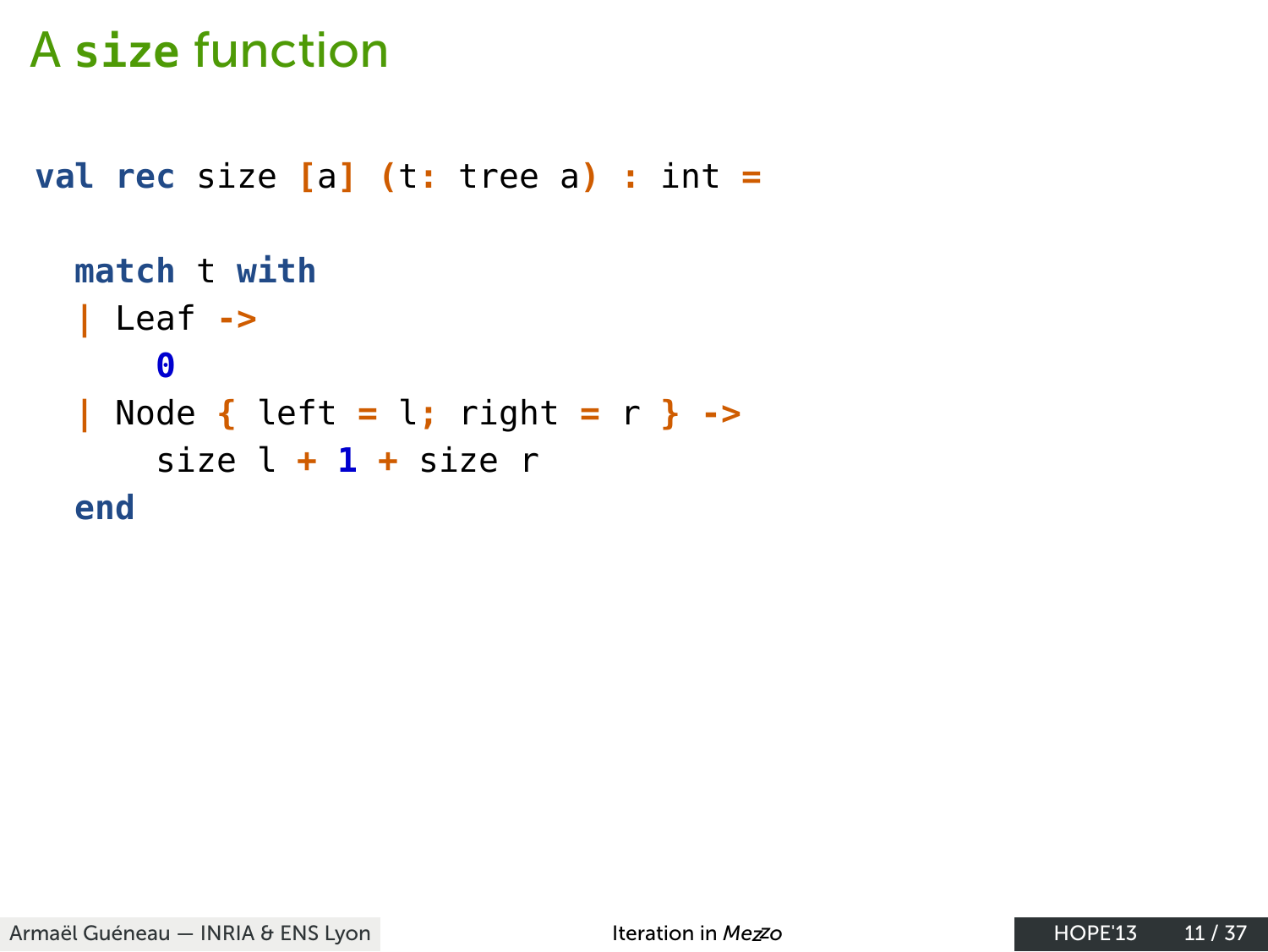**val rec** size **[**a**] (**t**:** tree a**) :** int **=** . **match** t **with** t @ tree a **|** Leaf **-> 0 |** Node **{** left **=** l**;** right **=** r **} ->** . size l **+ 1 +** size r **end**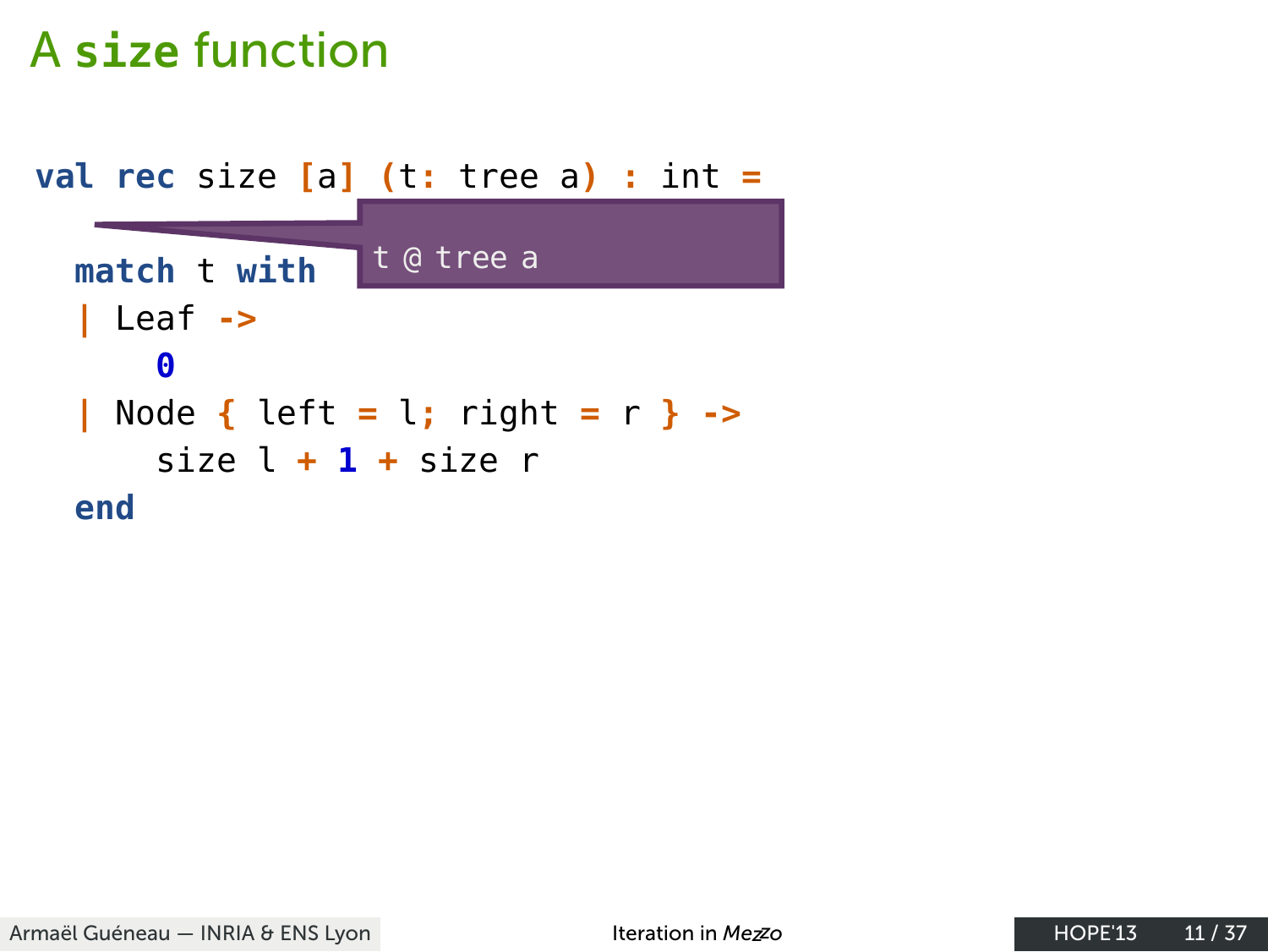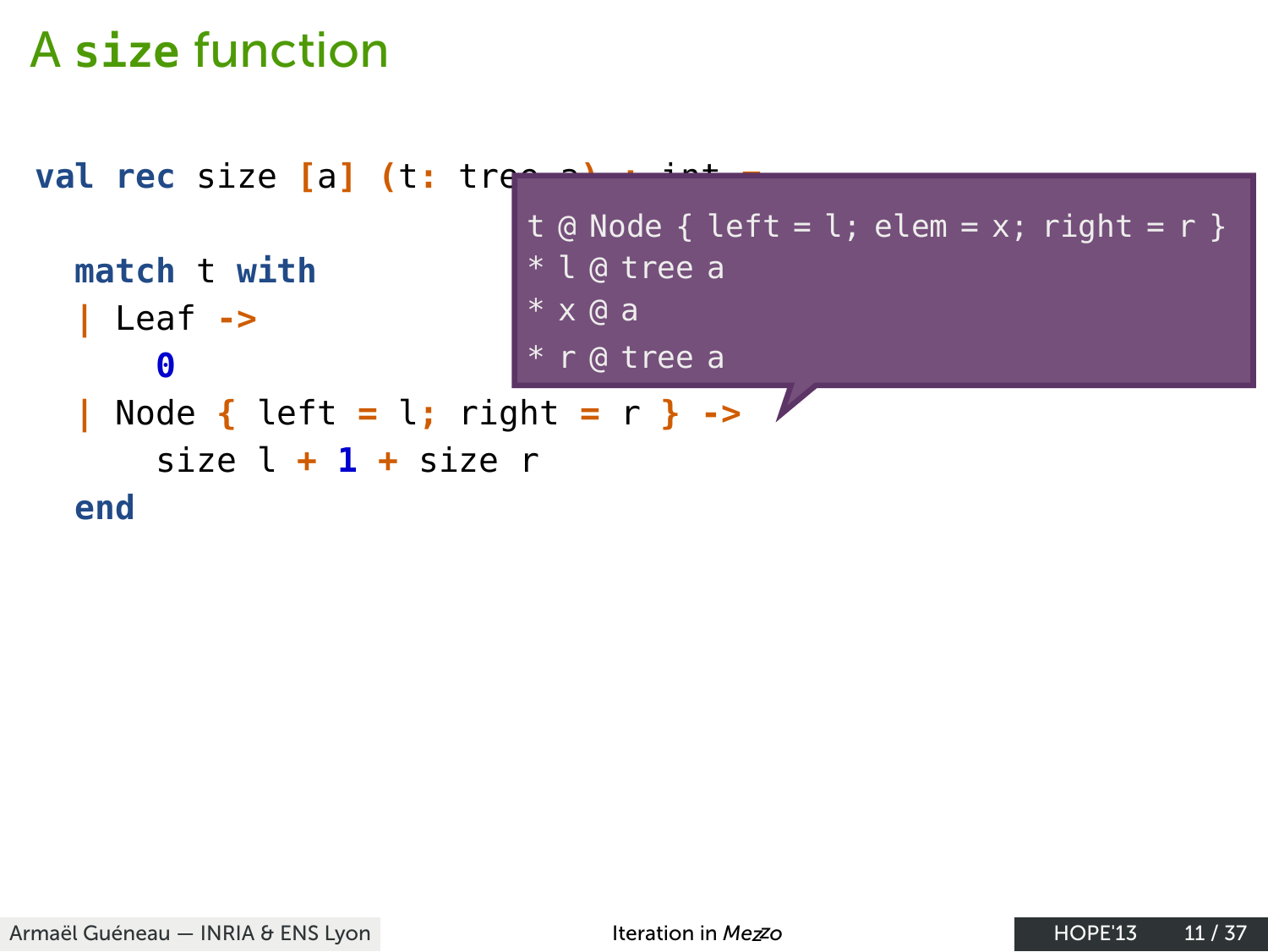

Type- and permission-checking is a forward, step-by-step analysis.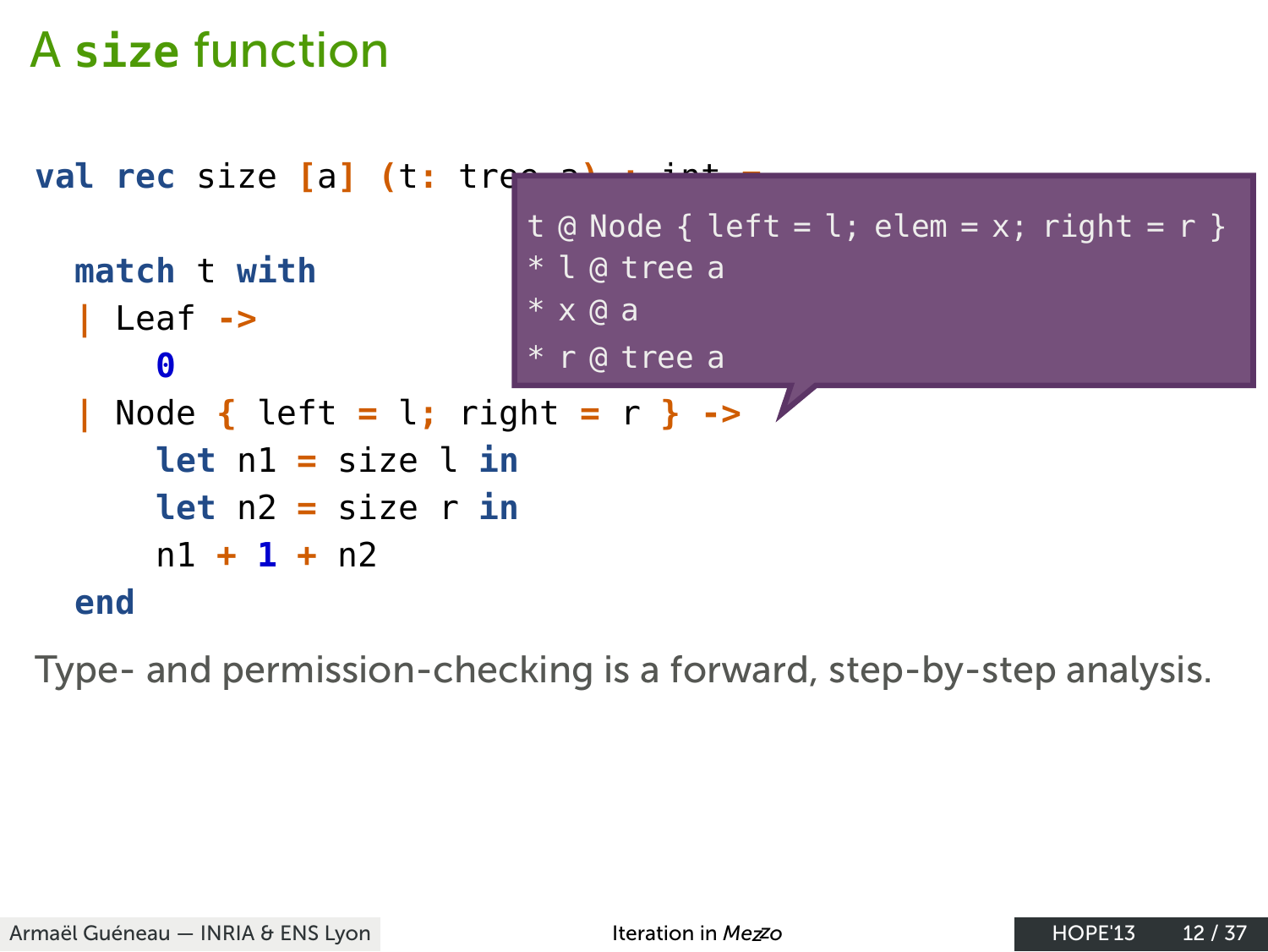### Higher-order iteration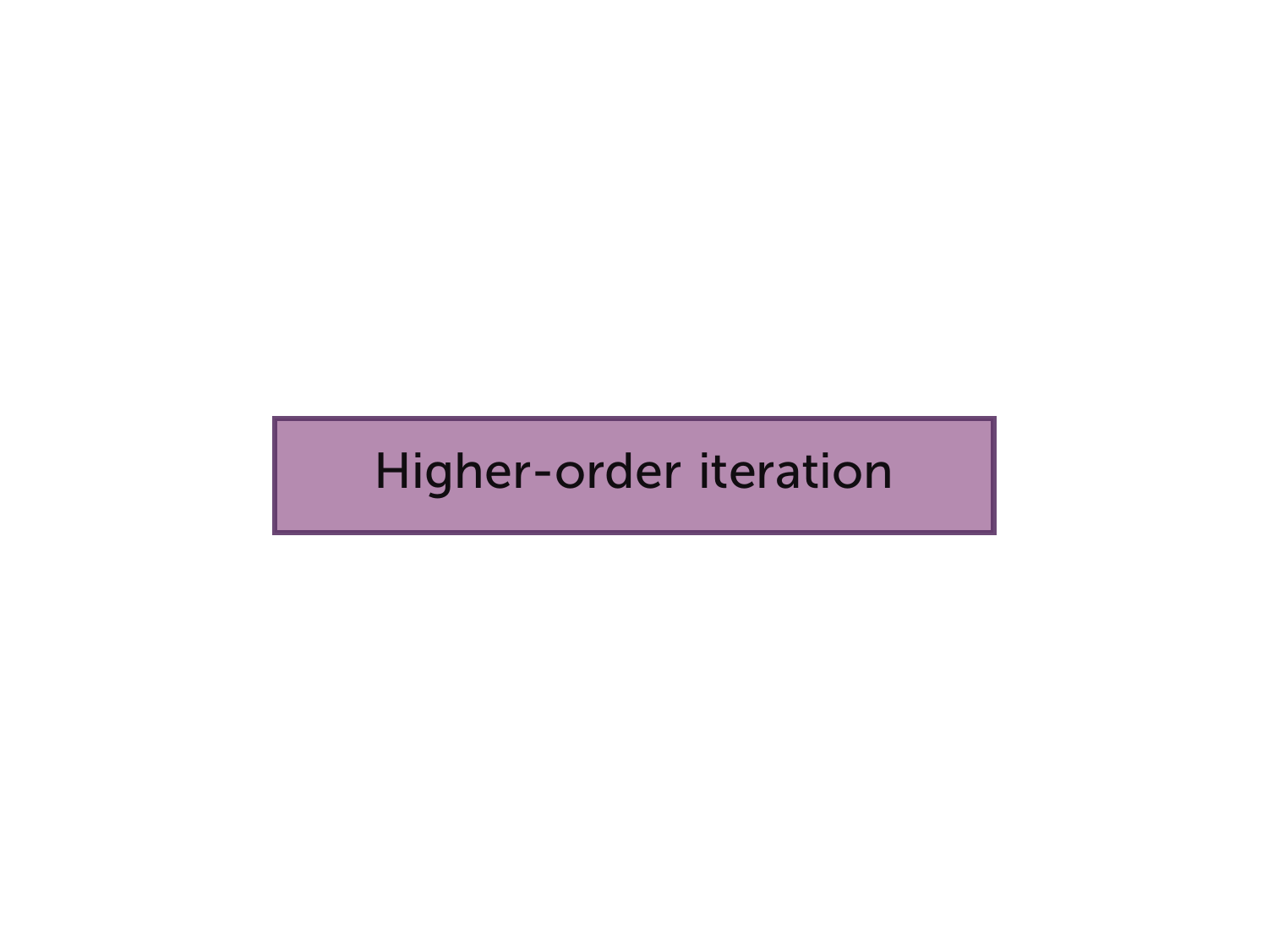#### A higher-order iteration function

```
val iter : [a, s: perm] (
 f: (a | s) -> bool,
 t: tree a
| s) -> bool
```
A call **f x** requires the permission **(x @ a) \* s** and returns it. Similarly, a call **iter(f, t)** requires and returns **(t @ tree a) \* s**. **iter** is polymorphic in **s**, which represents the effect of **f**.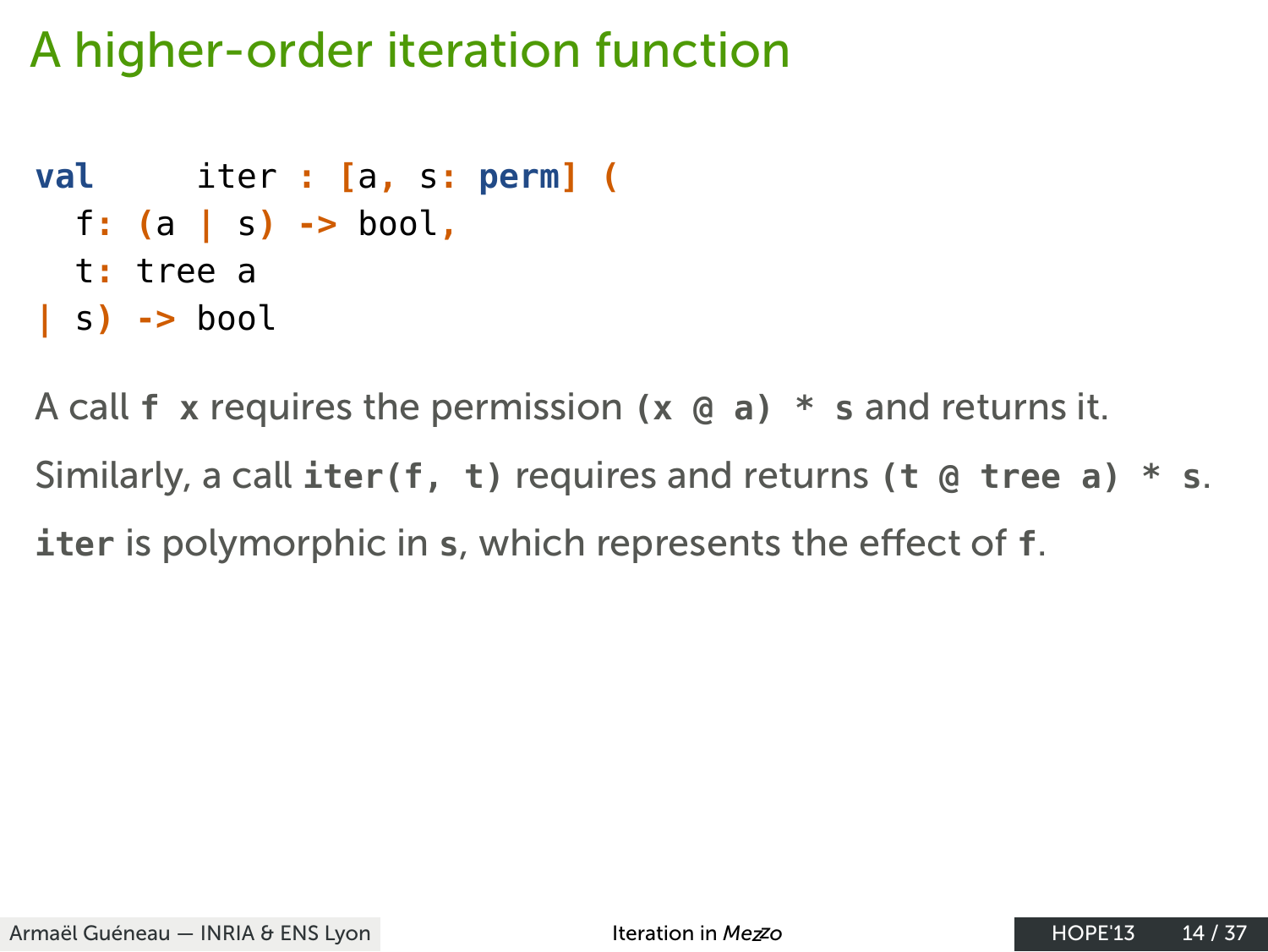### A higher-order iteration function

```
val rec iter [a, s: perm] (
  f: (a | s) -> bool,
  t: tree a
| s \rangle : bool =
  match t with
  | Leaf \rightarrowtrue
  \vert Node ->
       iter (f, t.left) && f t.elem && iter (f, t.right)
  end
```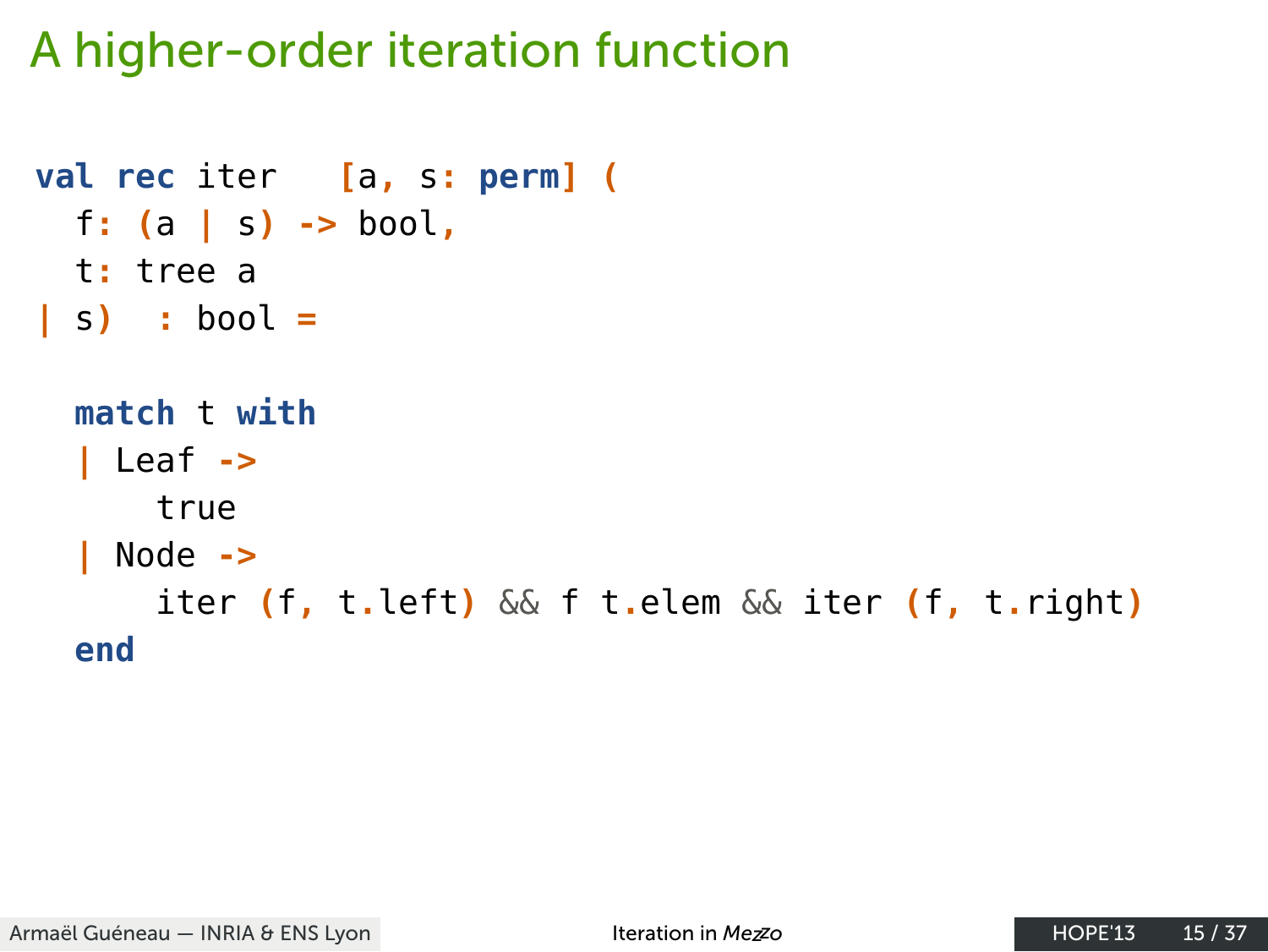#### On the way to iterators

Our **iter** function is easy to write and easy to use.

However, approaches where control is inverted, like iterators, are sometimes necessary, e.g., to solve the "same-fringe problem".

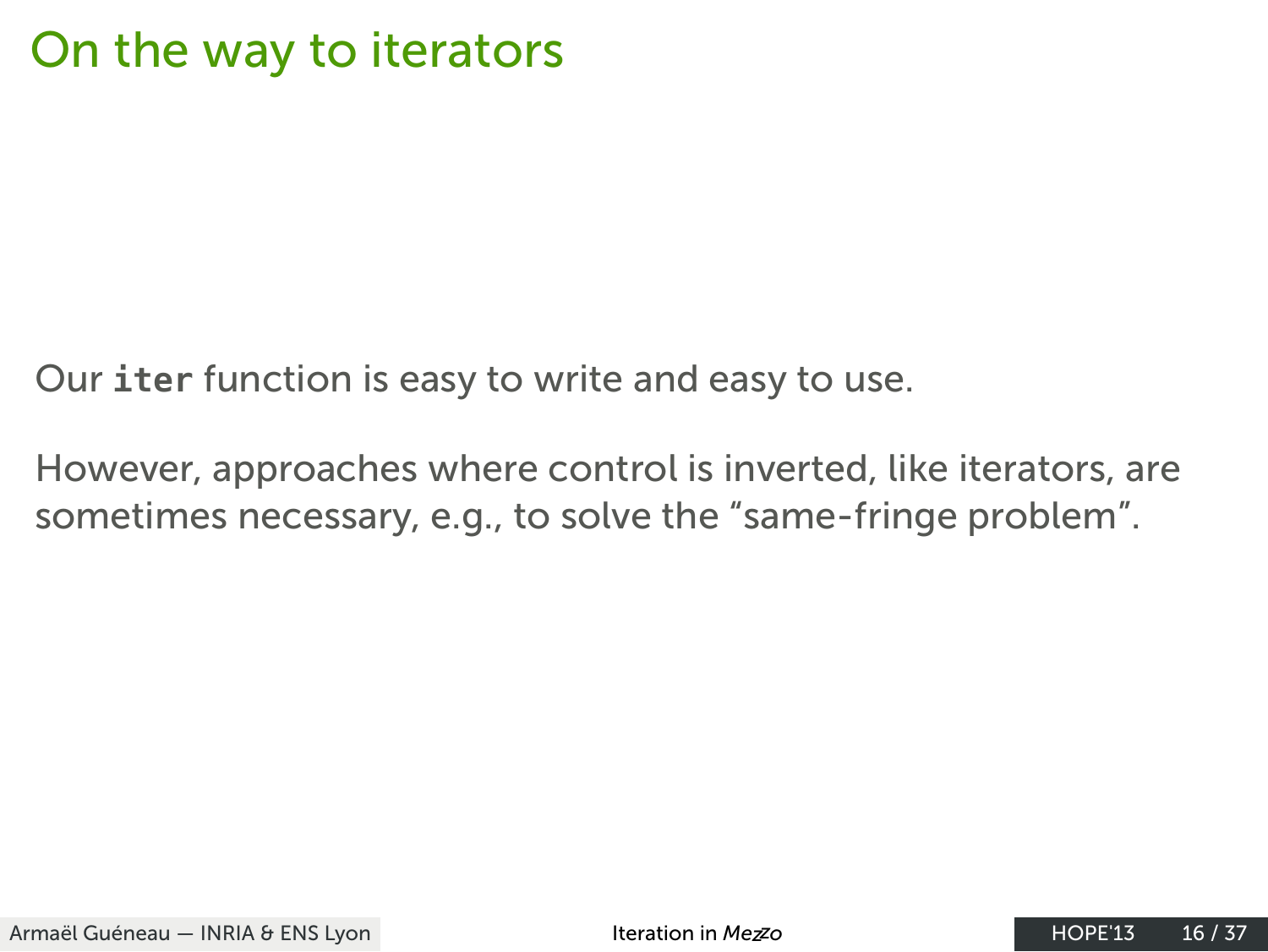Tree iterators

#### as an abstract data type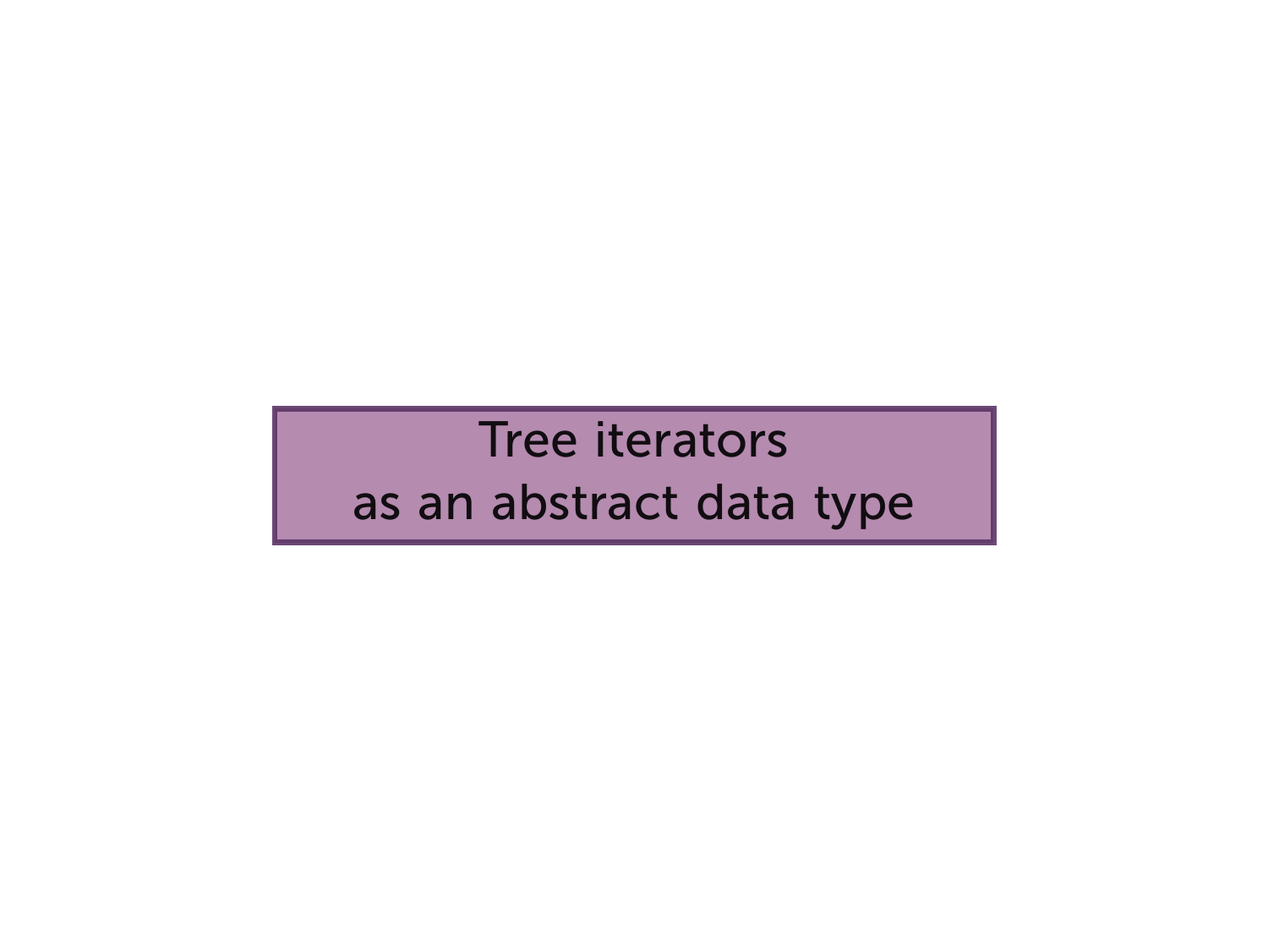### Tree iterators, ADT style

Let's start with an OCaml implementation.

We wish to define:

- a data type **tree\_iterator**;
- a **new\_iterator** function: creates an iterator from a tree;
- a **next** function: produces a new element, if there is one.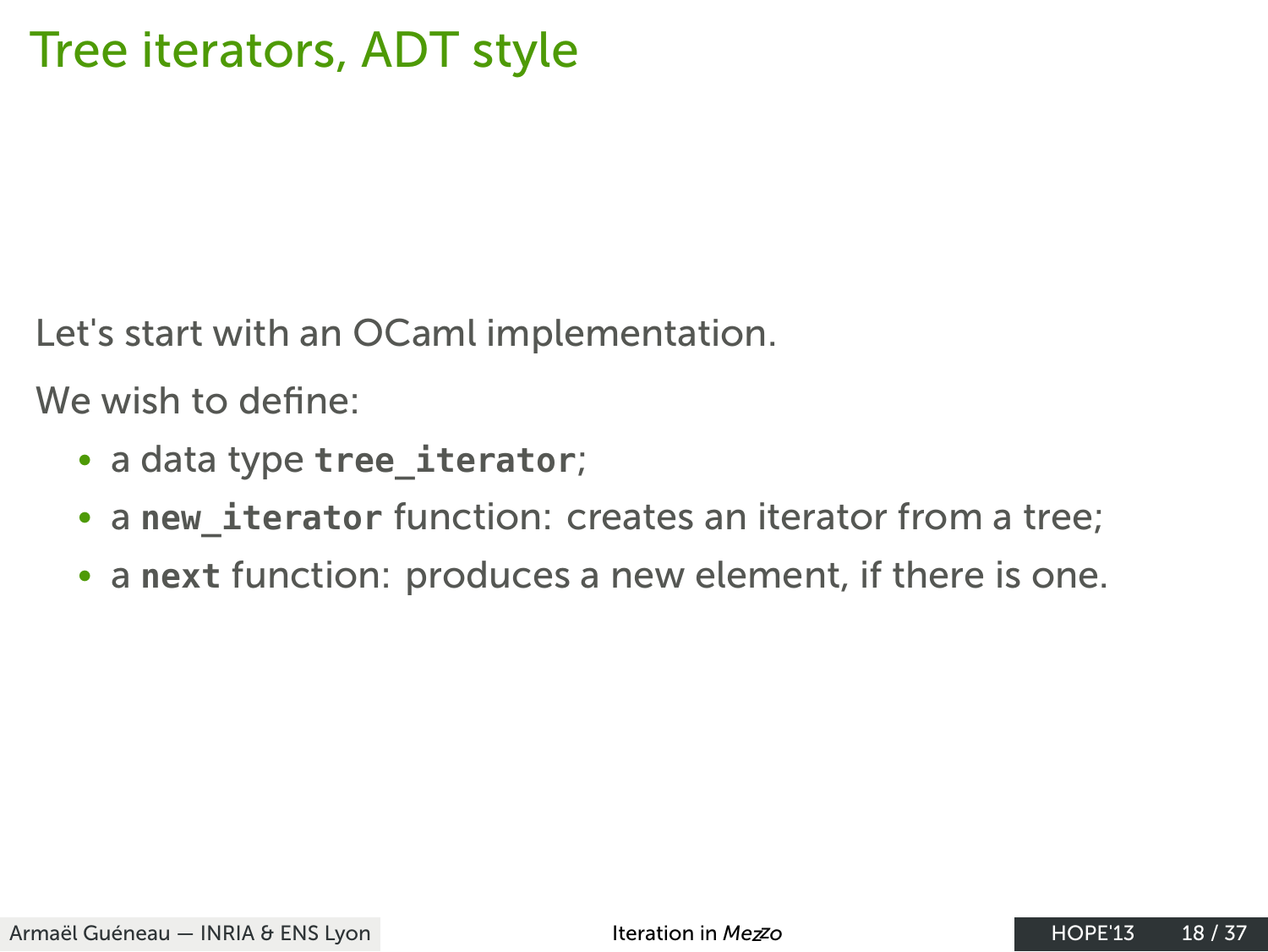## **OCaml implementation**

```
type 'a tree_iterator = 'a tree list ref
let new_iterator (t: 'a tree) =
  ref [t]
let rec next (it: 'a tree_iterator) : 'a option =
  match !it with
  \vert \vert \vert \rightarrow None
  | Leaf :: ts -> it := ts; next it
  | Node (l, x, r) :: ts -> it := l :: r :: ts; Some x
```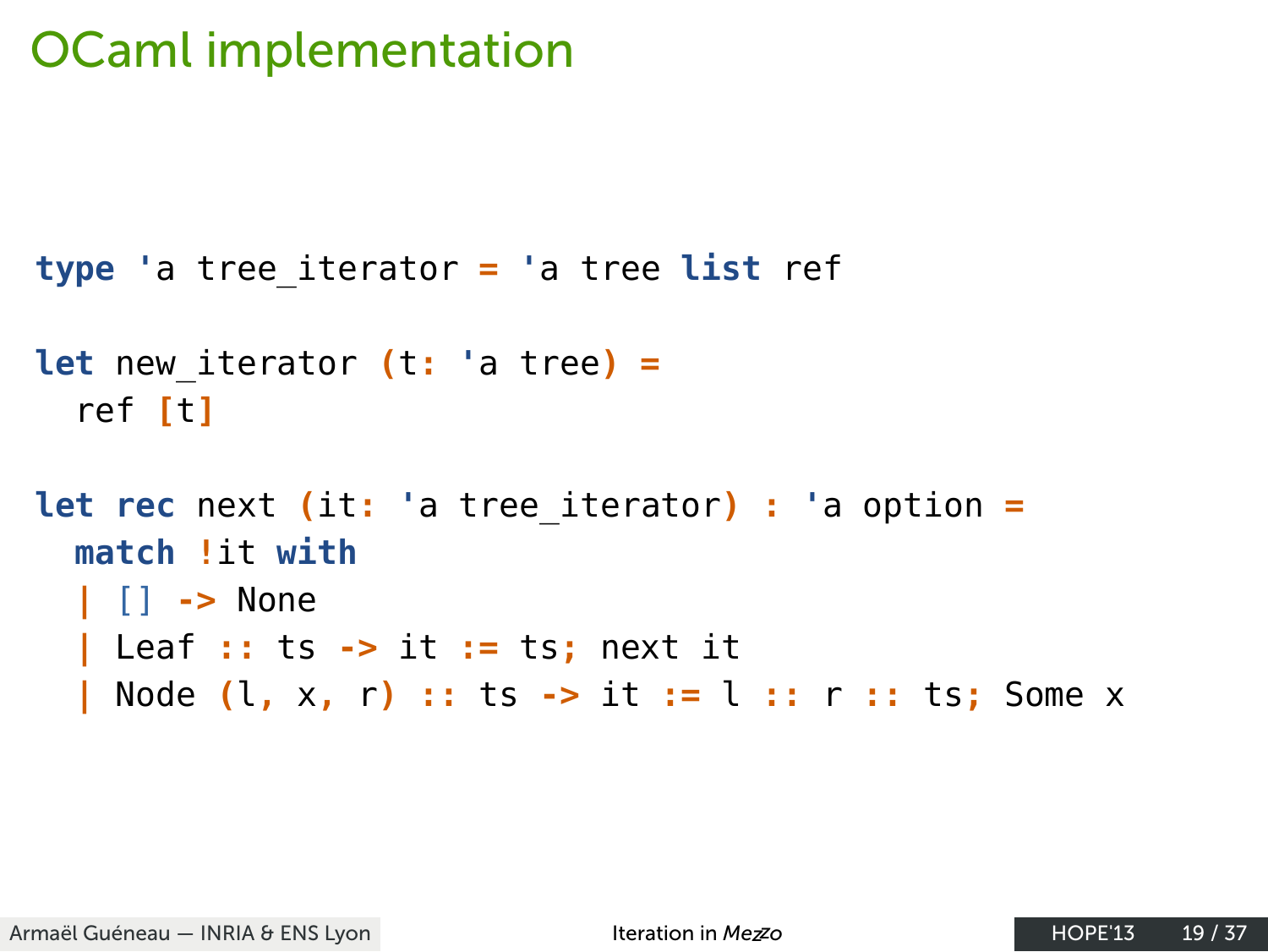# Iterator's object protocol



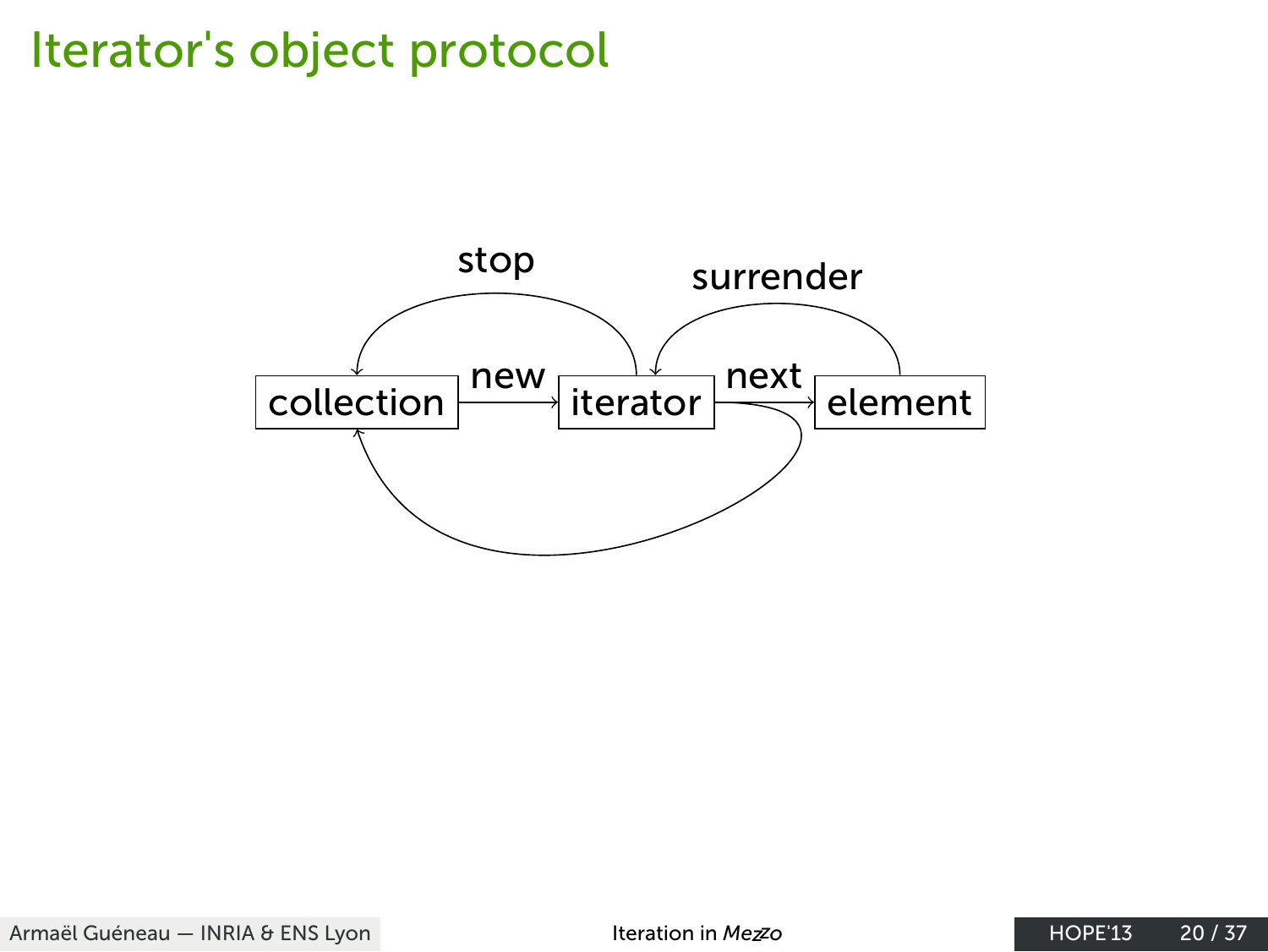## Permissions in the iterator



**<sup>P</sup>** *−−∗* **<sup>Q</sup>** : a one-off permission to trade **<sup>P</sup>** for **<sup>Q</sup>**.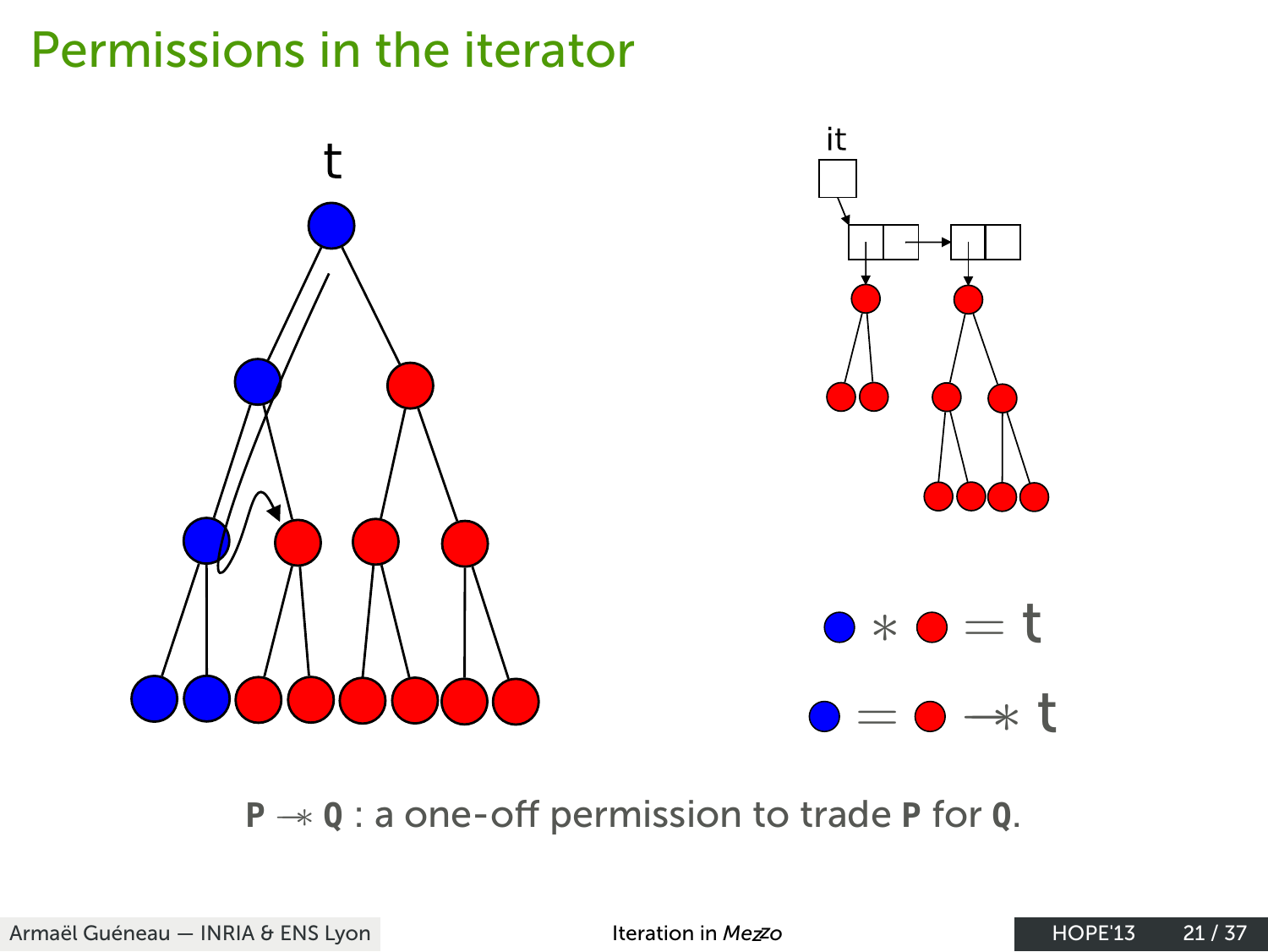## Permissions through the protocol

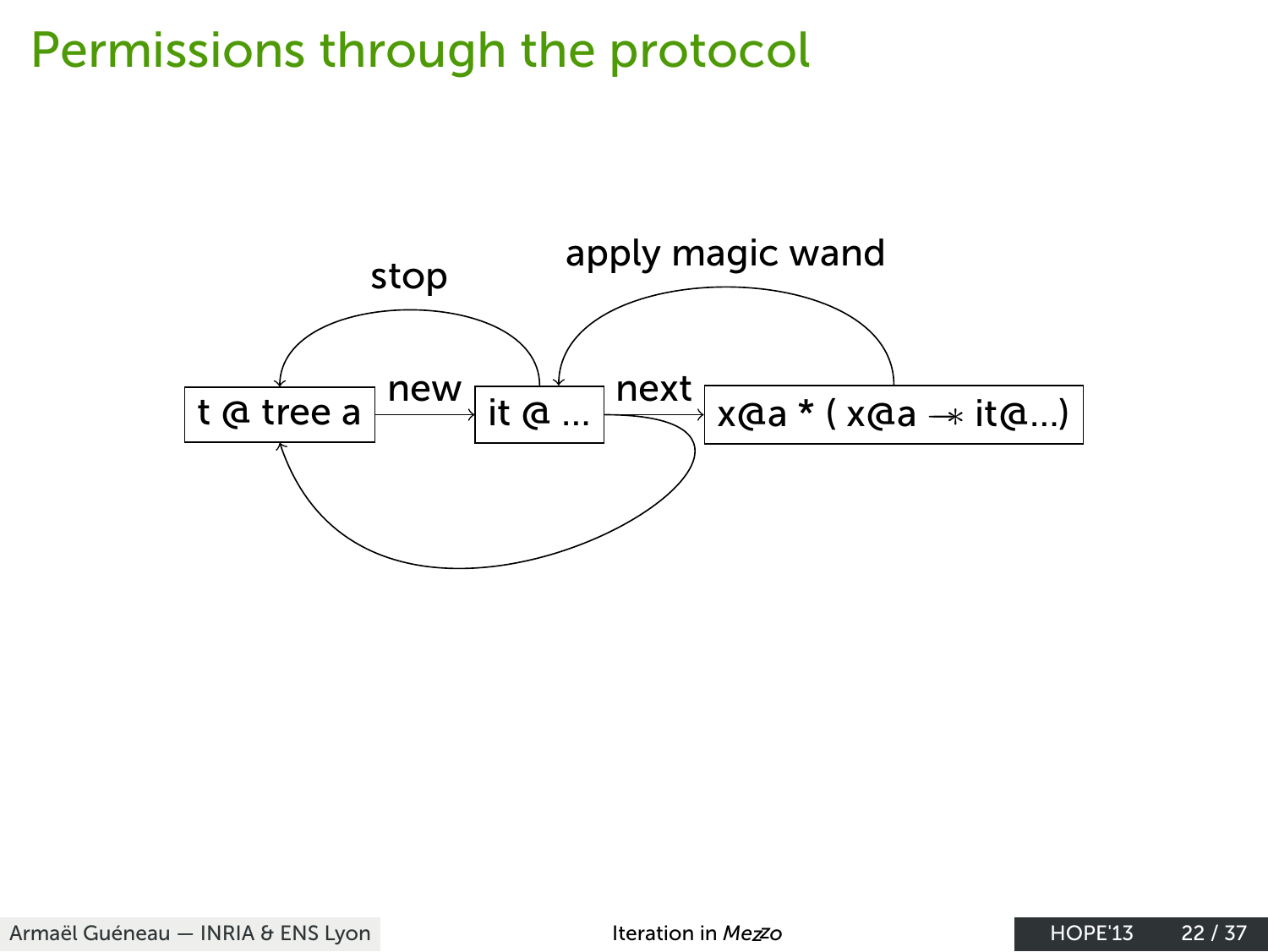#### Simulating the magic wand

In *Mezzo*, a function can be called as many times as one wishes (if suitable arguments and permissions are provided).

Yet, one can define a type of "one-shot functions":

```
alias osf a b =
  {ammo: perm} (
    (consumes a | consumes ammo) -> b
  | ammo)
```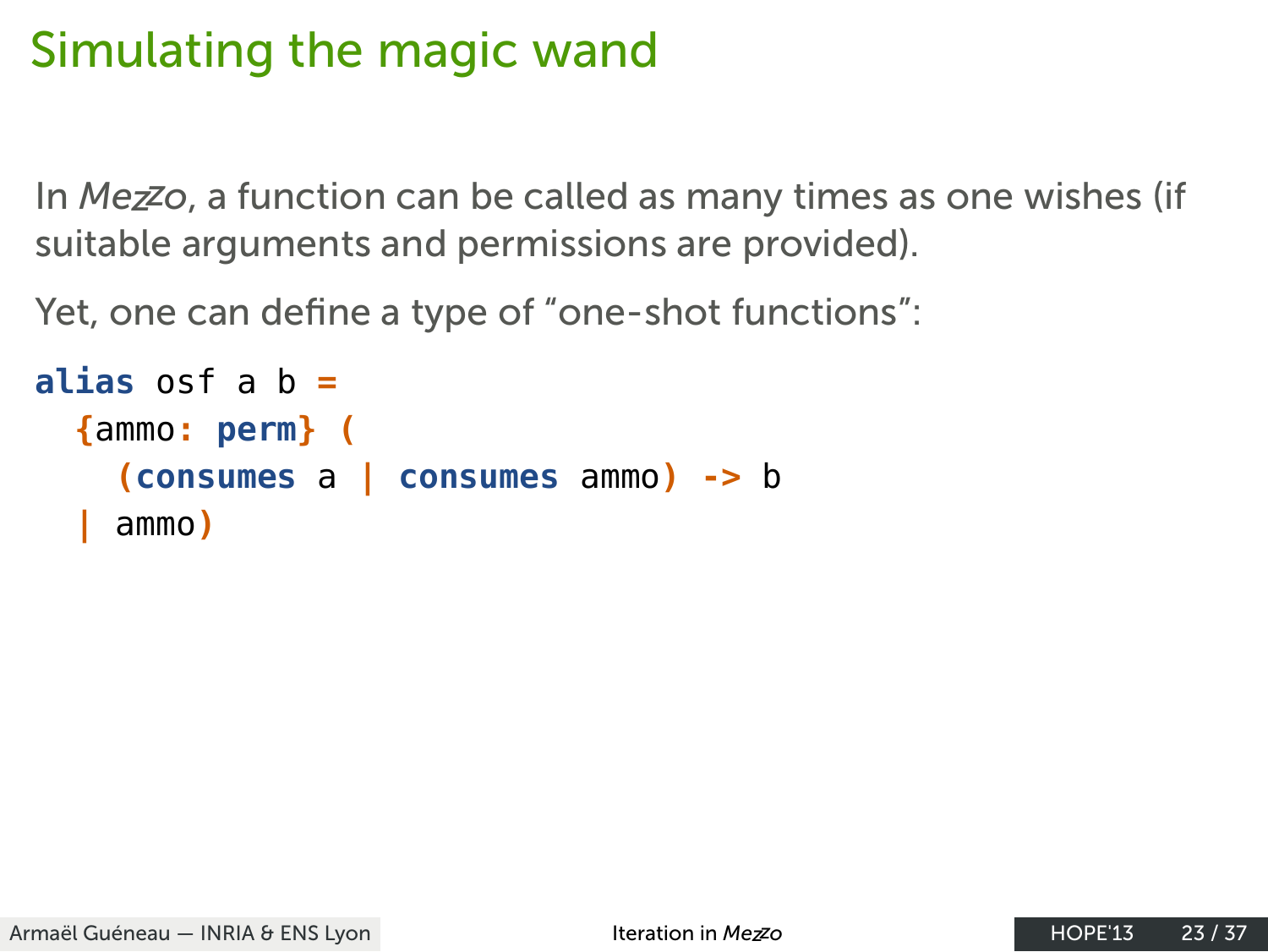#### Simulating the magic wand

A **wand** is a one-shot function that deals only with permissions:

```
alias wand (pre: perm) (post: perm) =
  osf (| pre) (| post)
```
A function of type "**wand pre post**" is a one-shot opportunity to convert **pre** to **post**.

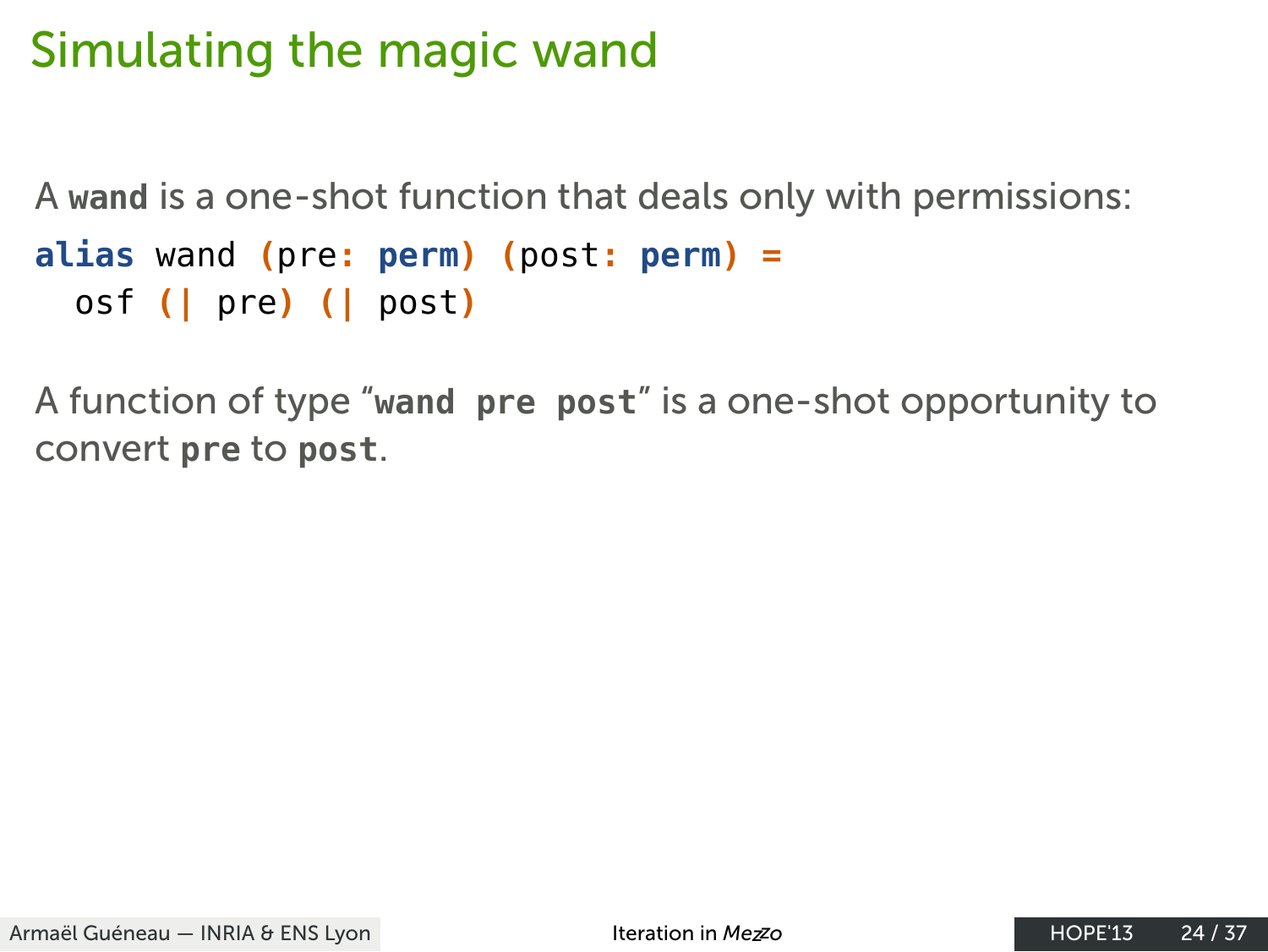### A typical use of the magic wand

```
alias focused a (post: perm) =
  (x: a, surrender: wand (x @ a) post)
```
This is a pair of a value **x** of type **a** and a unique opportunity to convert "**x @ a**" to **post**.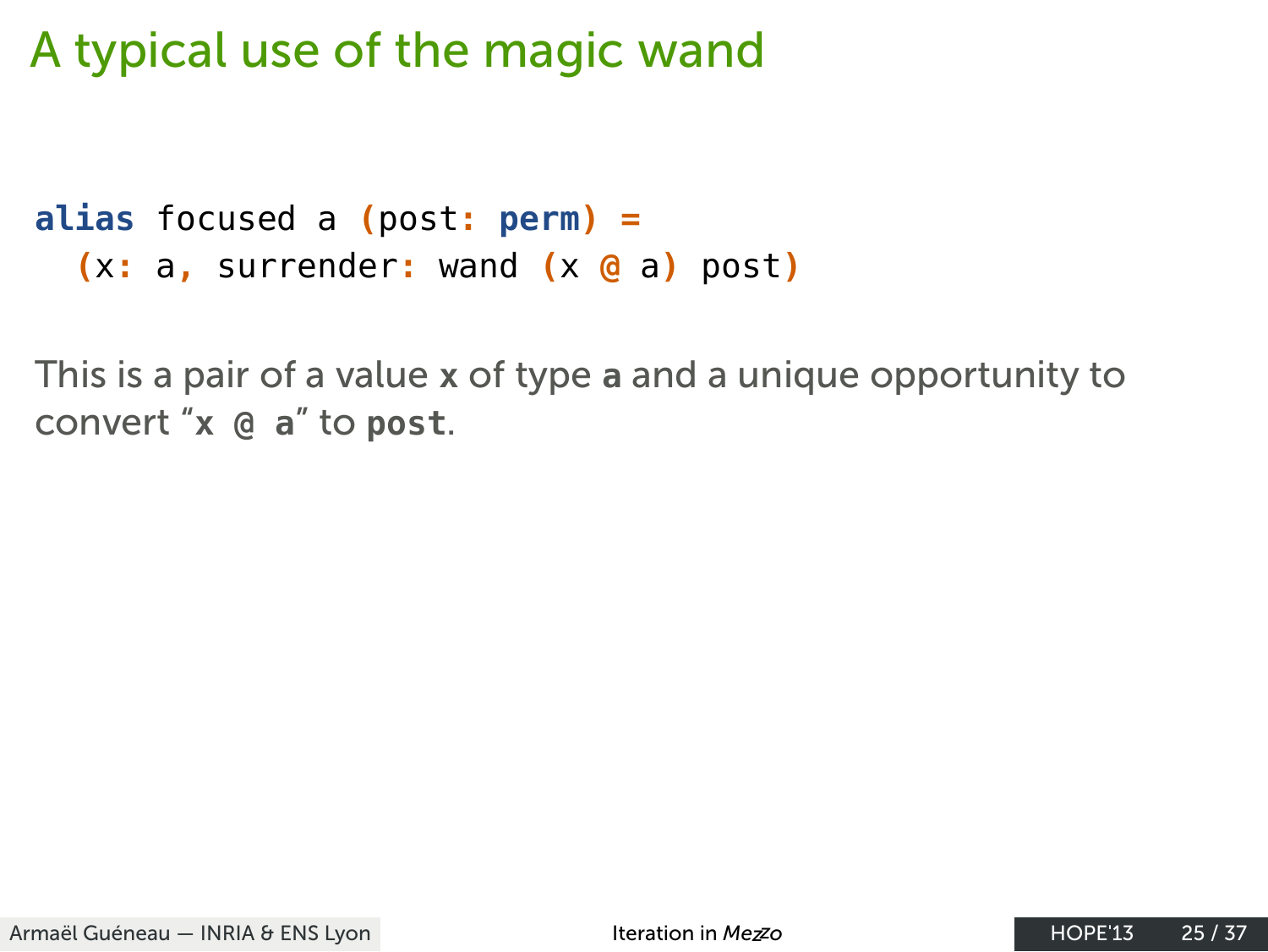#### An interface for tree iterators (1/2)

The type of iterators is parameterized by a permission **post**, which is consumed by **new** and recovered via **stop**.

```
abstract tree_iterator a (post: perm)
val new: [a]
  (consumes t: tree a) ->
  tree_iterator a (t @ tree a)
val stop: [a, post: perm]
  (consumes it: tree_iterator a post) -> (| post)
stop does nothing at runtime.
```
Armaël Guéneau – INRIA & ENS Lyon **Interation in** *Mez***zo HOPE'13** 26 / 37

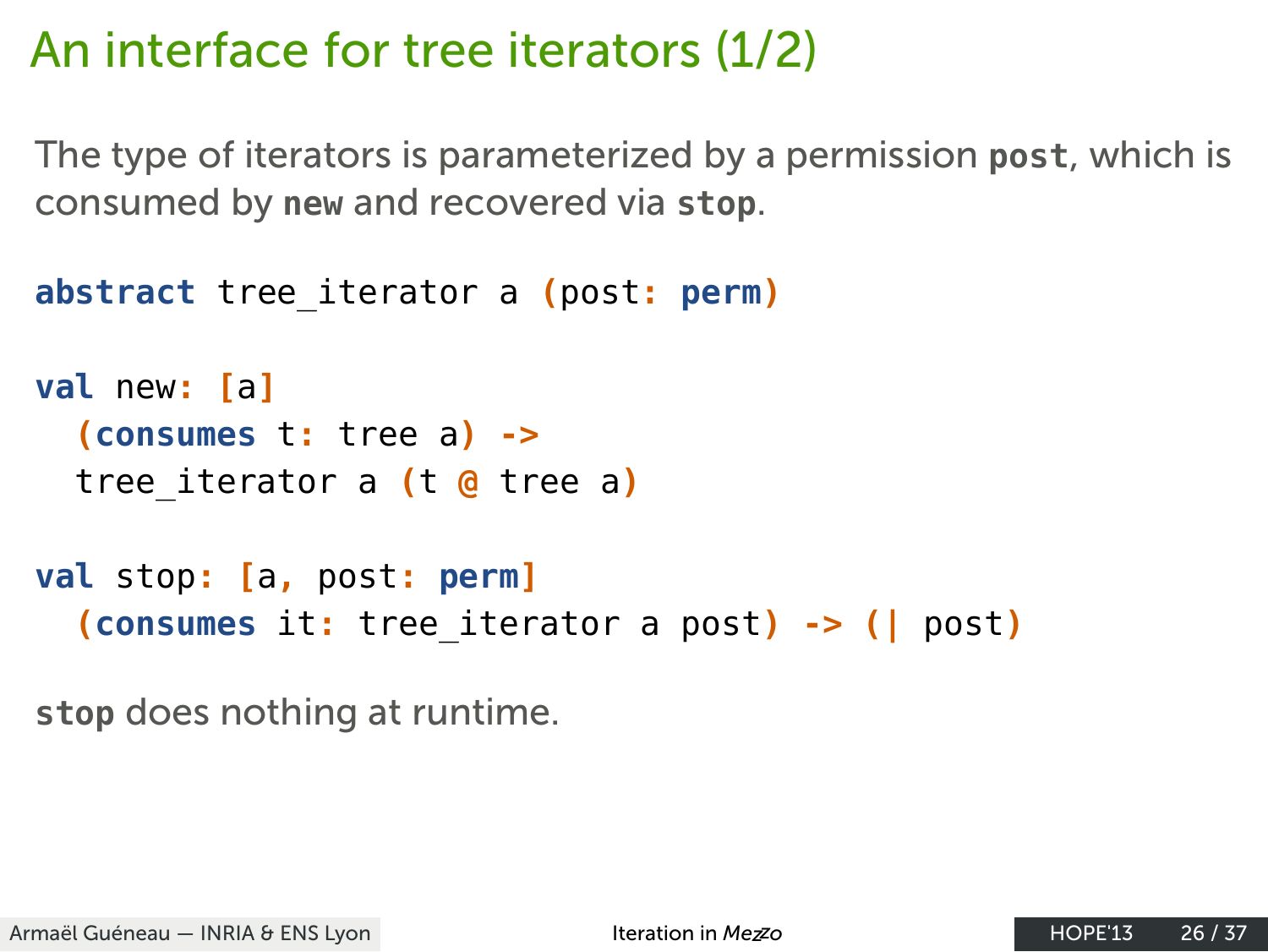#### An interface for tree iterators (2/2)

**next** queries the iterator for a new element.

```
val next: [a, post: perm]
  (consumes it: tree_iterator a post) ->
  either (focused a (it @ tree_iterator a post))
         (| post)
```
It returns either:

- an element **x** of type **a**, and the ability to recover "**it @ tree\_iterator a post**" by abandoning "**x @ a**".
- **post** because the iterator has stopped (no more elements).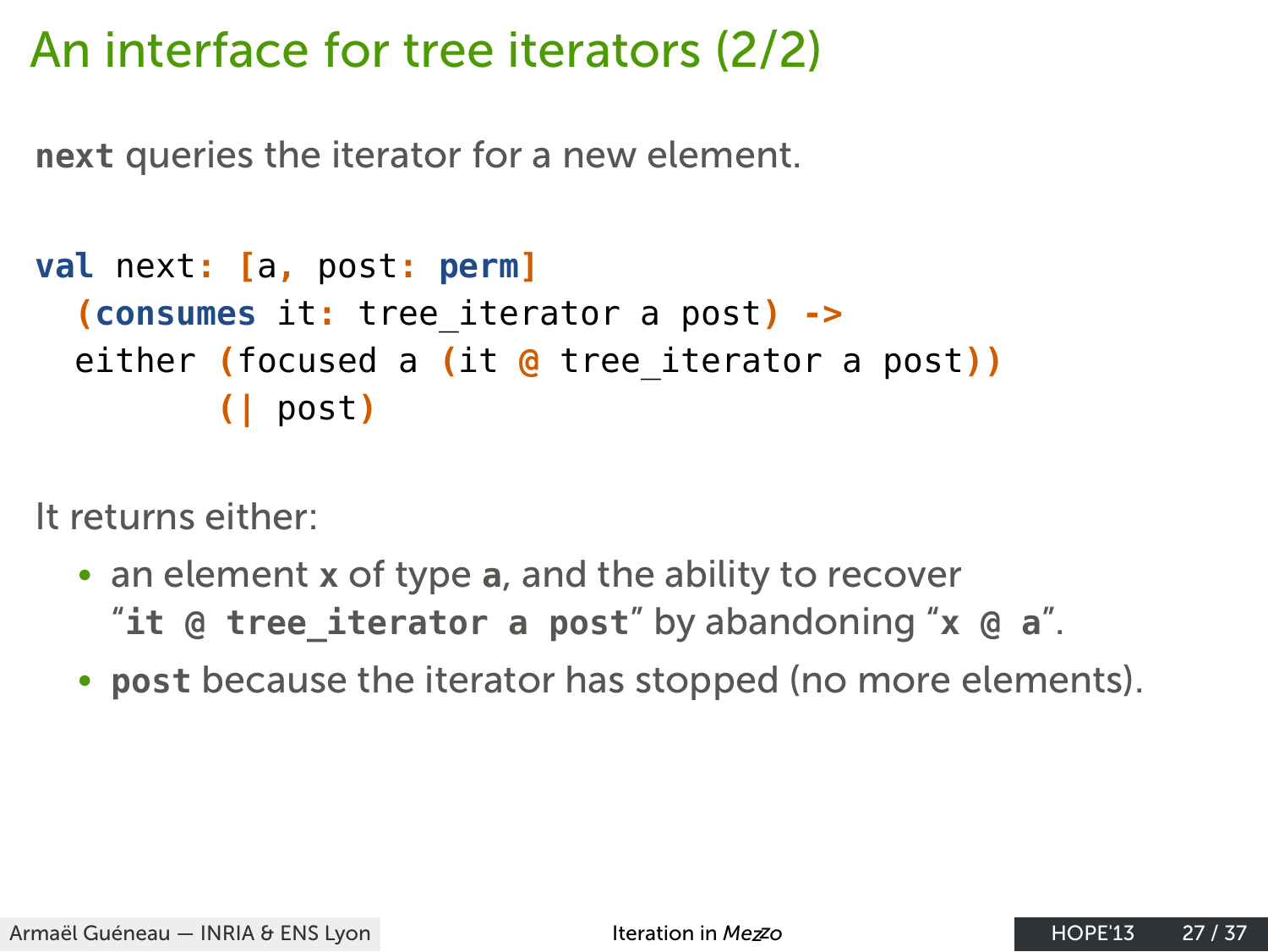#### Implementation

The concrete type of tree iterators is almost as simple as in OCaml:

#### **alias** tree\_iterator a **(**post**: perm) =** ref **(**focused **(**list **(**tree a**))** post**)**

Unfortunately, the code (omitted) is a lot more verbose:

- magic wands must be explicitly constructed and invoked;
- existential packages must often be explicitly constructed.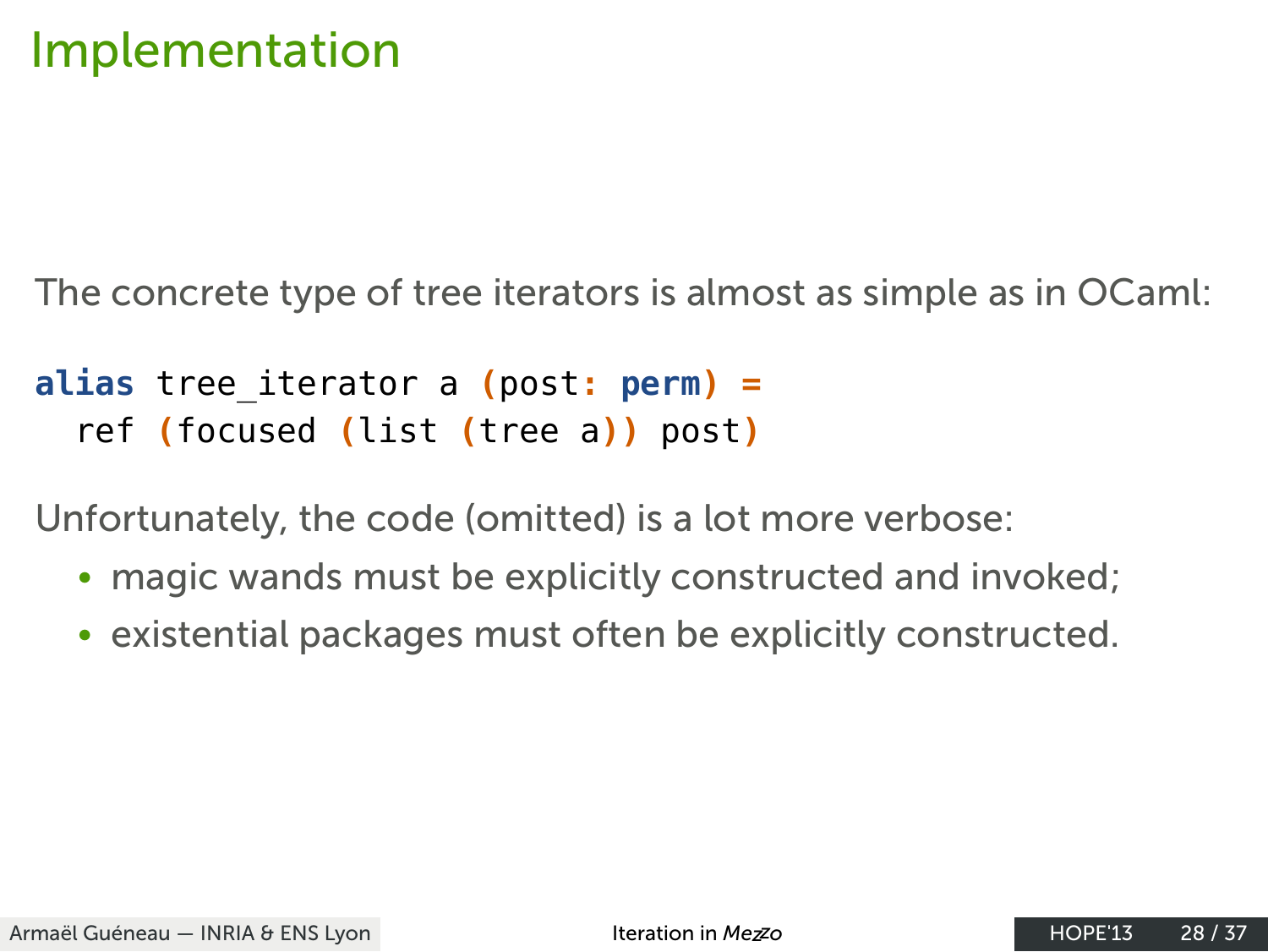## Generic iterators as objects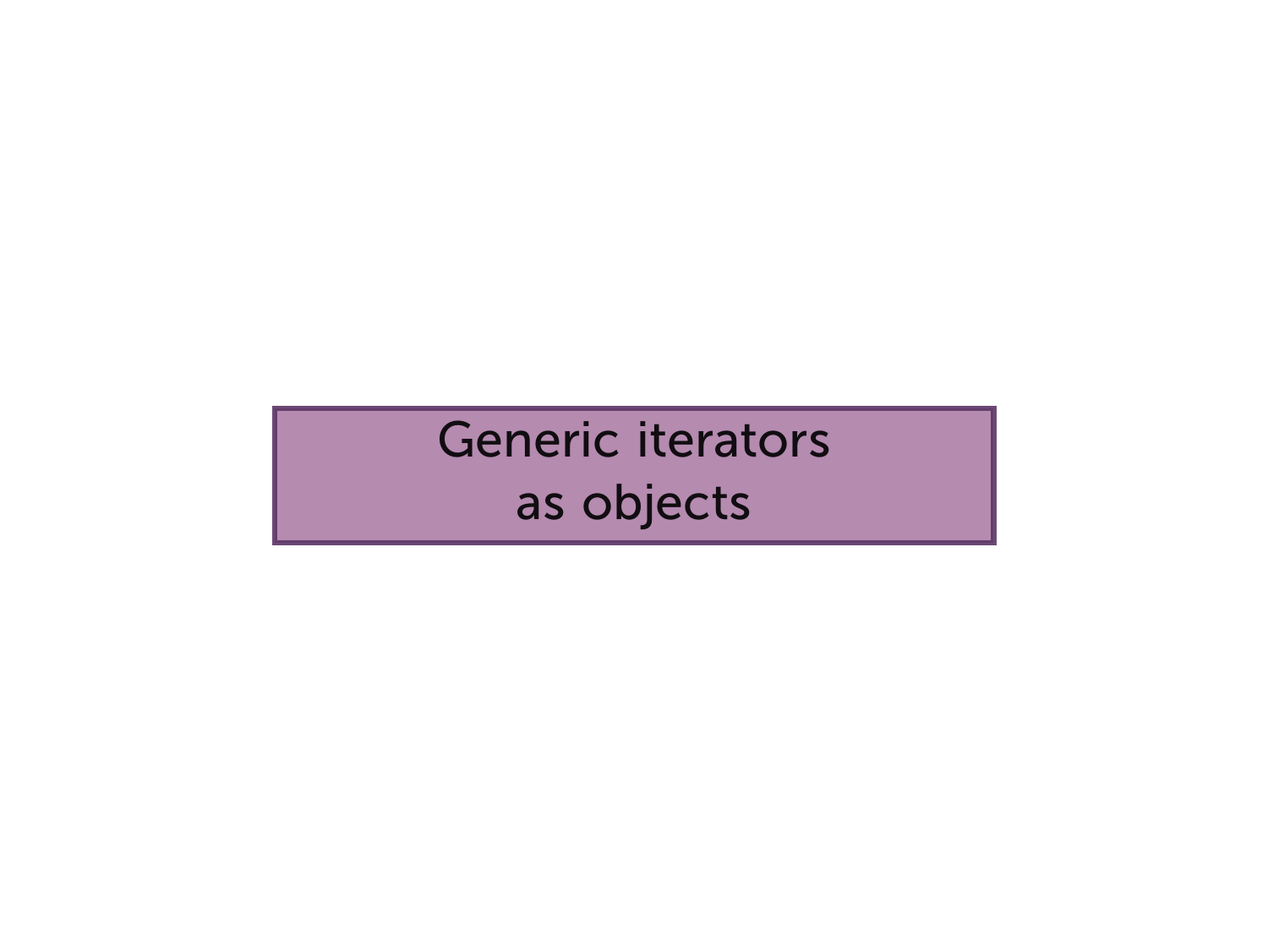### Generic iterators: motivation

We want to be able to write code that uses "an iterator", instead of "a tree iterator" or "a list iterator"...

We define an object-oriented iterator: an object with **next** and **stop** methods.

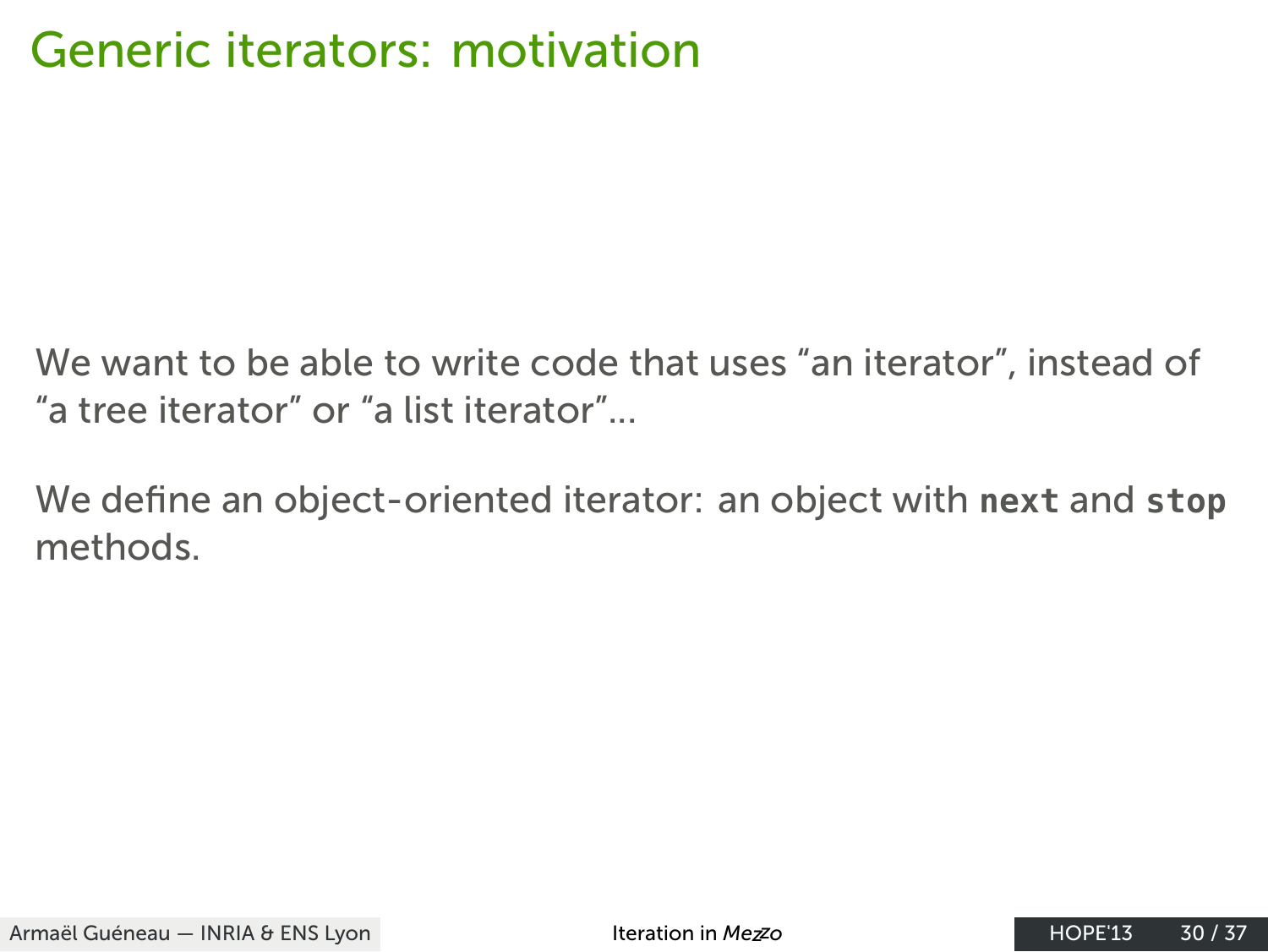### Generic iterators

```
data iterator a (post: perm) =
  {s: perm}
    Iterator {
      next: (| consumes s) -> either (focused a s)
                                     (| post);
      stop: (| consumes s) -> (| post)
    | s }
```
The abstract permission **s** represents the internal state of the iterator.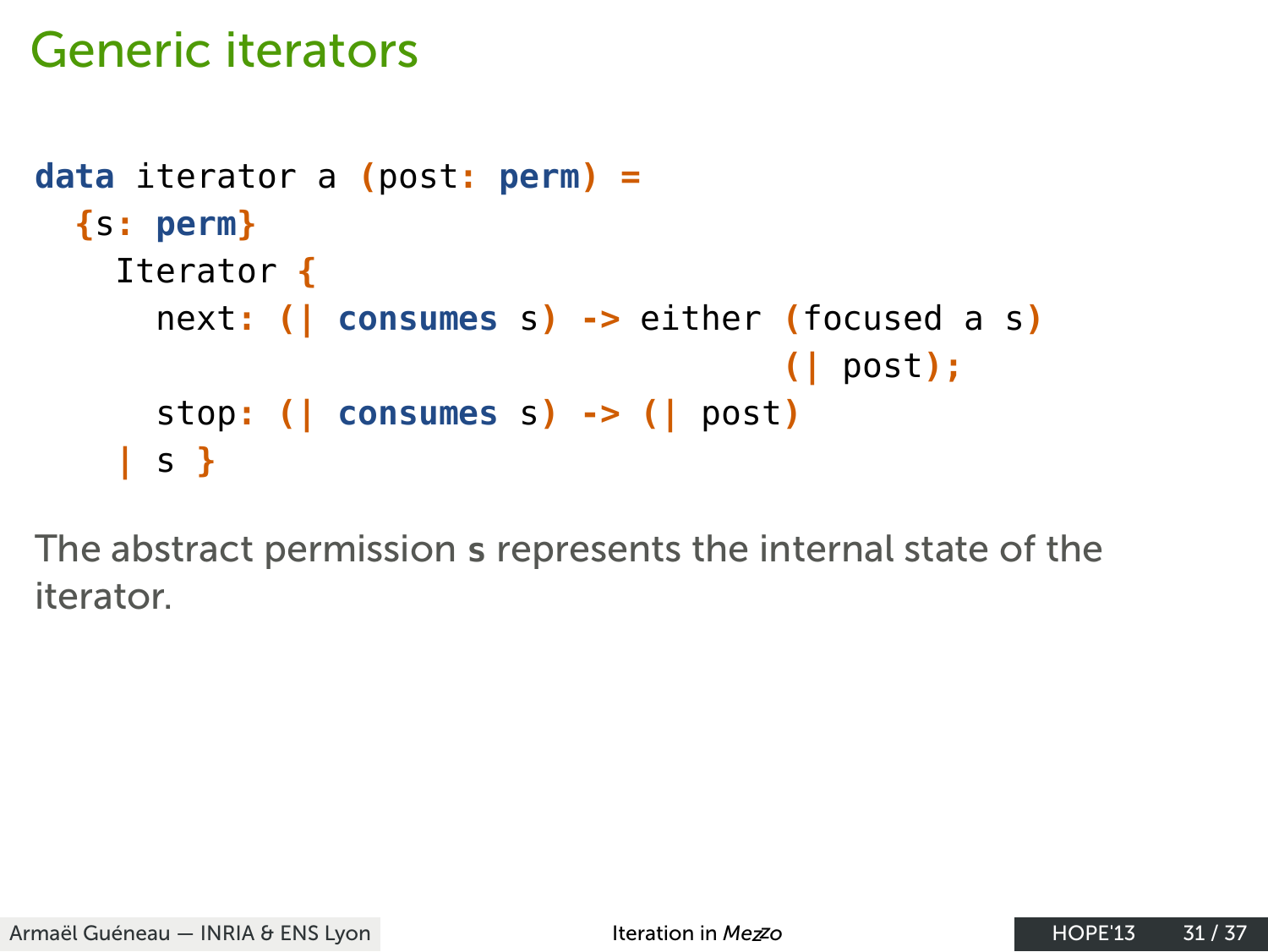### $ADT \rightarrow OO$  conversion

We can "wrap" our ADT-style tree iterator as a generic OO-style iterator.

In that case, the witness for s is "it @ tree\_iterator a post".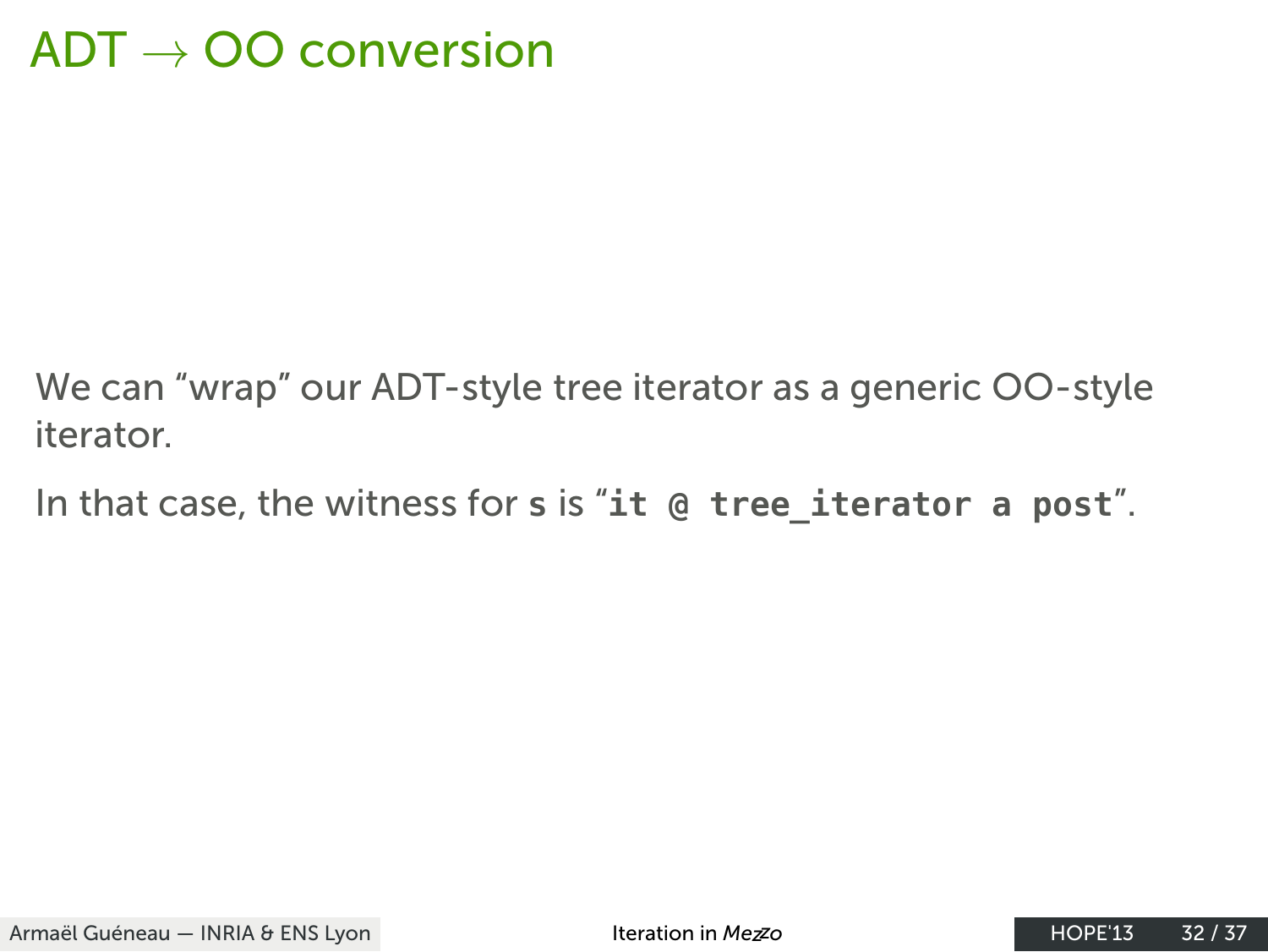### Generic functions on iterators

Many standard stream operations can be defined on **iterator**. For example, **filter** transforms an iterator into a new iterator.

```
val filter [a, s: perm, post: perm] (
  consumes it: iterator a post,
  f: (a | s) -> bool
| consumes s) -> iterator a (s * post)
```
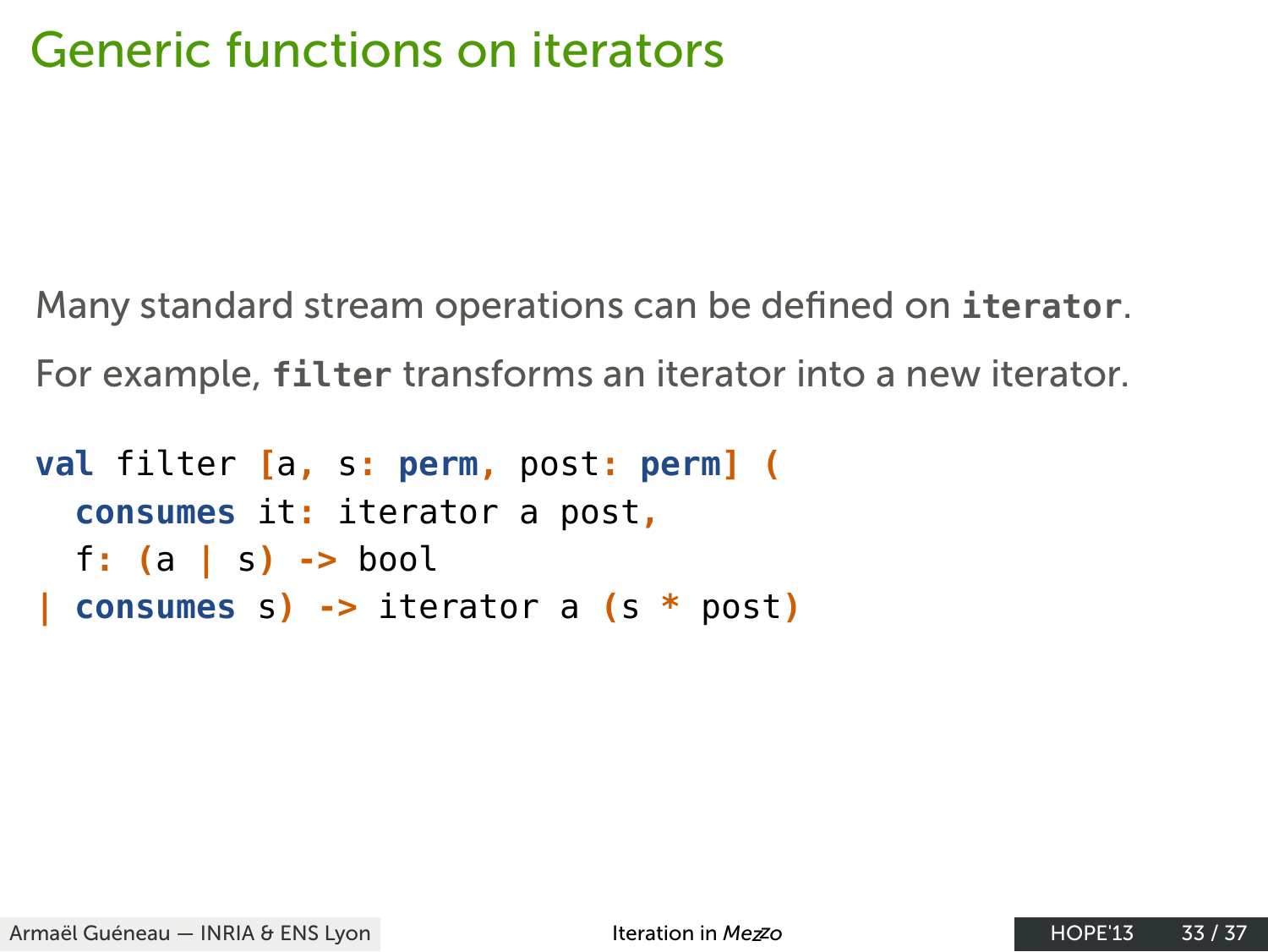### Conclusion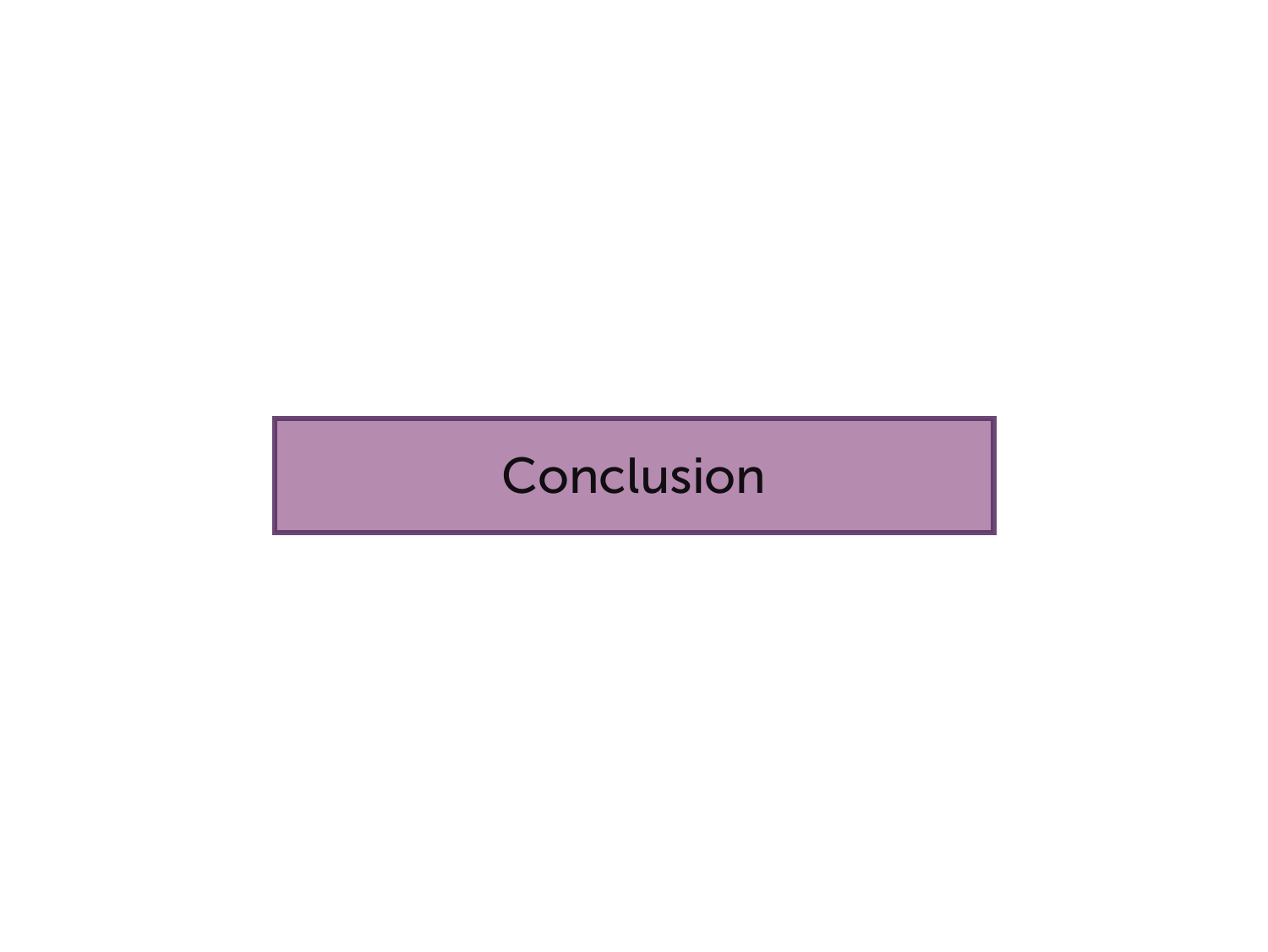#### Summary

Things we are happy with:

- *Mezzo* can express ownership transfers
- **iter** is easy to write, easy to use
- *Mezzo* can express simple object protocols

Things we are not so happy with:

- Too many type annotations are needed in the code
- Our iterator protocol is somewhat inflexible
- Will this scale to more complex protocols?

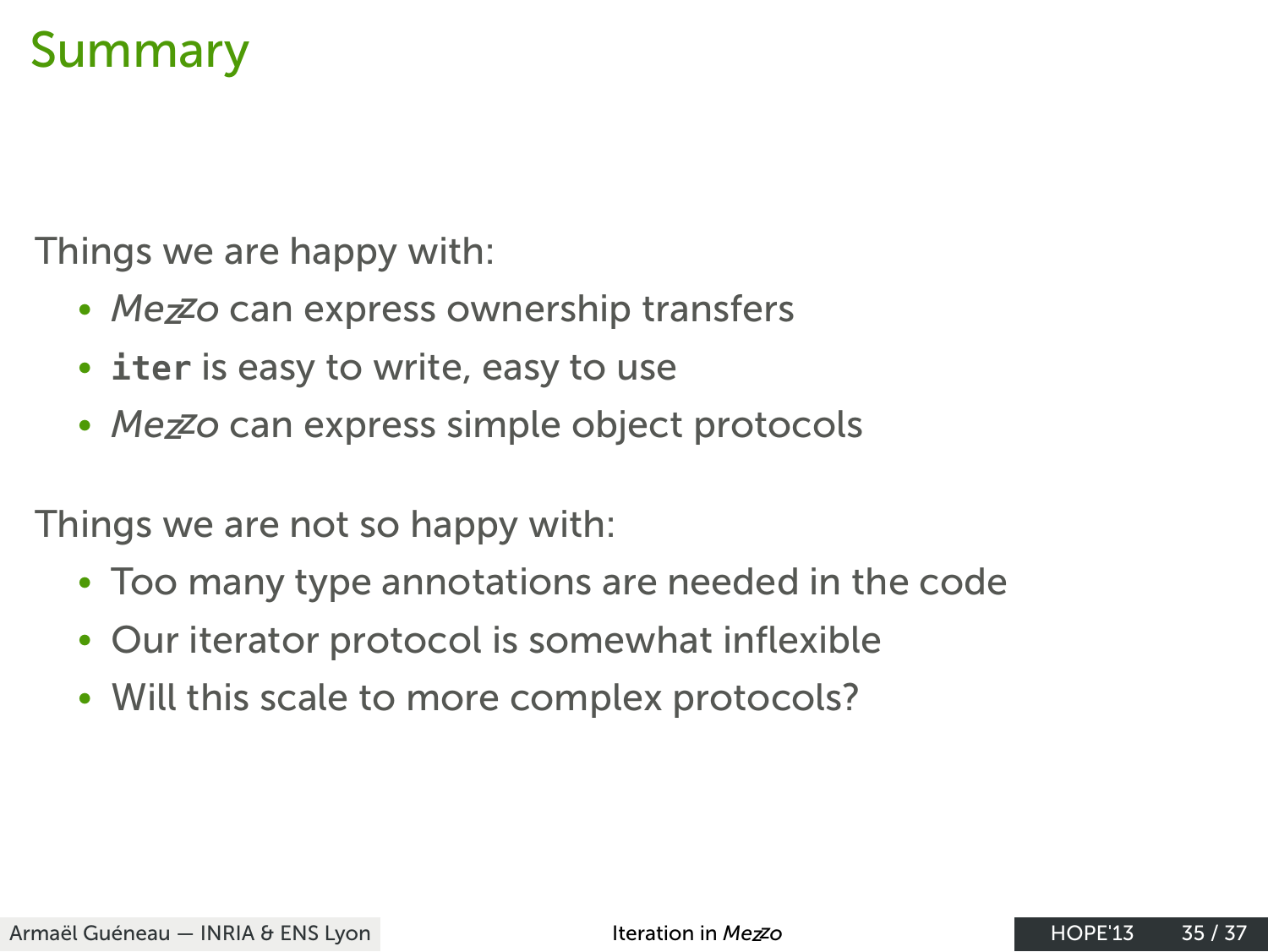### Related work

*Design Patterns in Separation Logic*, N. R. Krishnaswami et al.

Implements iterators in separation logic with a more precise analysis:

- Multiple iterators on one collection
- Updating the collection invalidates any existing iterator

They use a rich higher-order separation logic.